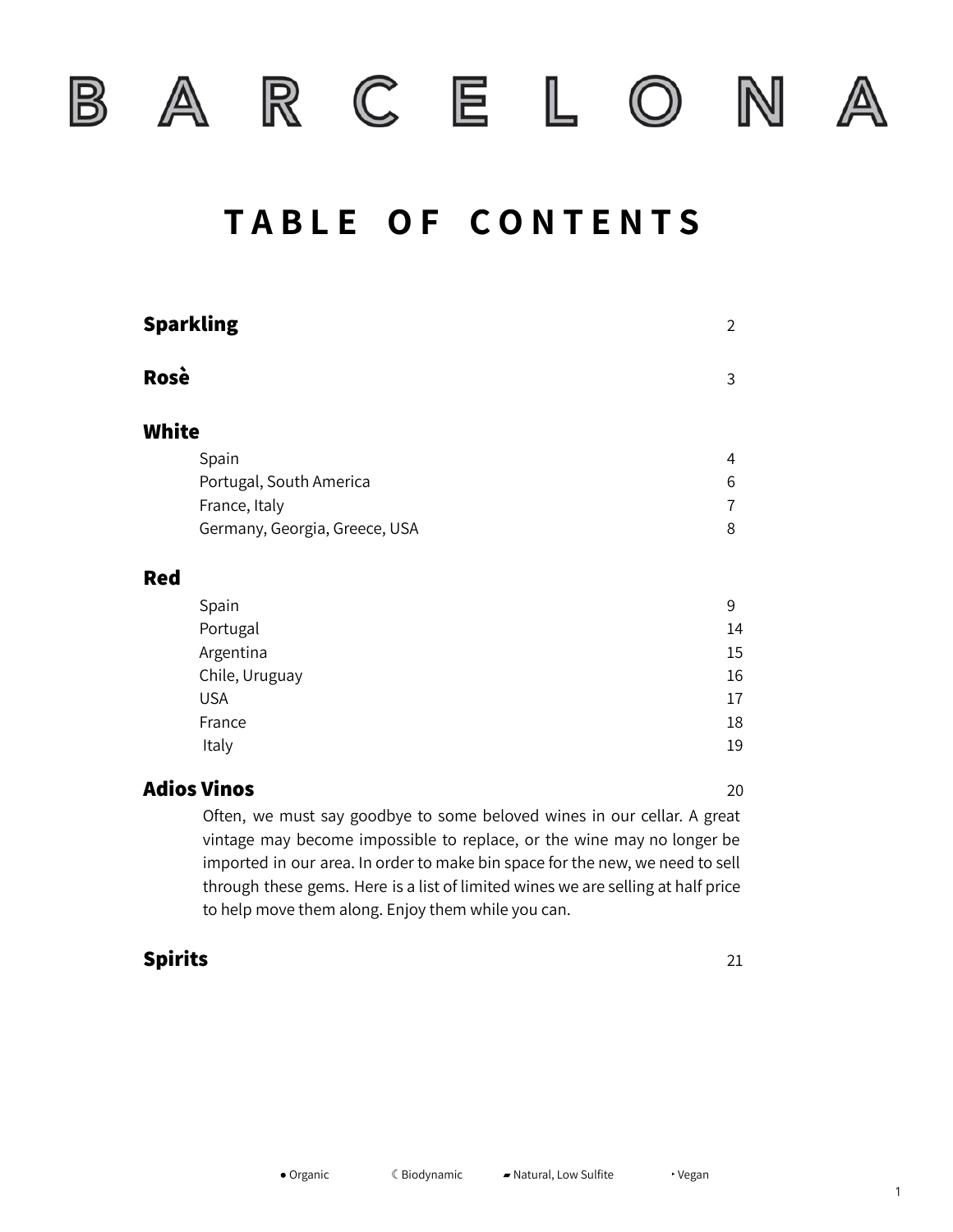# **S P A R K L I N G**

### **S P A I N**

#### experience of the extension of the extension of the extension of the extension of the Glass/Bottle

| <b>NV</b>      | BarCava, Brut                                  | Xarel-lo, Macabeo, Parellada             |                                      | 9.5/38 |
|----------------|------------------------------------------------|------------------------------------------|--------------------------------------|--------|
| 2016           | Naveran, Perles d'Or, Brut                     | Xarel-lo                                 |                                      | 56     |
| 2016           | Gramona, La Cuvée, Brut, Corpinnat             | Xarel-lo, Macabeo                        | $\bullet$                            | 48     |
| 2015           | Gramona, Imperial, Brut, Corpinnat             | Xarel-lo, Macabeo, Chardonnay, Parellada | $\bullet$                            | 65     |
| 2012           | Recaredo, Gran Reserva, Brut Nature, Corpinnat | Xarel-lo, Macabeo, Monastrell, Parellada | $\bullet$ ( $\overline{\phantom{a}}$ | 78     |
| 2019           | AT Roca, Reserva, Brut Nature, Classic Penedès | Macabeo, Xarel-lo, Parellada             |                                      | 13/52  |
| 2019           | Avinyó, Reserva, Brut Rosé                     | Pinot Noir                               |                                      | 50     |
| 2018           | Raventós i Blanc, De Nit, Brut Rosé            | Xarel-lo, Macabeo, Parellada, Monastrell |                                      | 48     |
| 2016           | Viladellops, L.D. Ancestral, Brut Nature       | Xarel-lo Tinto                           | ٠                                    | 58     |
| Alella         |                                                |                                          |                                      |        |
| 2020           | Alta Alella, Aus, Pét Nat                      | Xarel-lo                                 | ۰.۰                                  | 12/48  |
| 2017           | Alta Alella, Bruant, Brut Nature               | Xarel-lo                                 | .                                    | 56     |
| Canary Islands |                                                |                                          |                                      |        |
| 2019           | Los Bermejos, Brut Nature Rosado, Lanzarote    | Listan Negro, Malvasia Volcanica         |                                      | 78     |
| <b>PORTUGA</b> |                                                |                                          |                                      |        |

# **P O R T U G A L**

| Bairrada                                                                                                                   |                                            |         |
|----------------------------------------------------------------------------------------------------------------------------|--------------------------------------------|---------|
| Caves São João, Rosé, Bruto<br>2020                                                                                        | Baga, Touriga Nacional, Cabernet Sauvignon | 12.5/50 |
| URUGUAY<br>the contract of the contract of the contract of the contract of the contract of the contract of the contract of |                                            |         |

Las Violetas 2016 **Bodegas Carrau, Sust, Brut Nature** Chardonnay, Pinot Noir 44

## **F R A N C E**

# Champagne

|                | <b>NV</b><br><b>NV</b> | Billecart-Salmon, Blanc de Blancs, Brut<br>Marguet, Shaman 15, Grand Cru, Extra Brut | Chardonnay,<br>Pinot Noir, Chardonnay   | $\bullet$ (  | 175<br>115 |
|----------------|------------------------|--------------------------------------------------------------------------------------|-----------------------------------------|--------------|------------|
| Alsace         |                        |                                                                                      |                                         |              |            |
|                | <b>NV</b>              | Domaine Saint Remy, Cuvée Prestige                                                   | Pinot Auxerrois, Chardonnay, Pinot Noir | ٠            | 52         |
| <b>GERMANY</b> |                        |                                                                                      |                                         |              |            |
| Rheingau       | 2012                   | Frank John Family, Troken                                                            | Riesling                                | $\mathbb{C}$ | 79         |
| Rheinhessen    |                        |                                                                                      |                                         |              |            |
|                | <b>NV</b>              | Fritz Muller, Trocken                                                                | Muller Thurgau                          |              | 42         |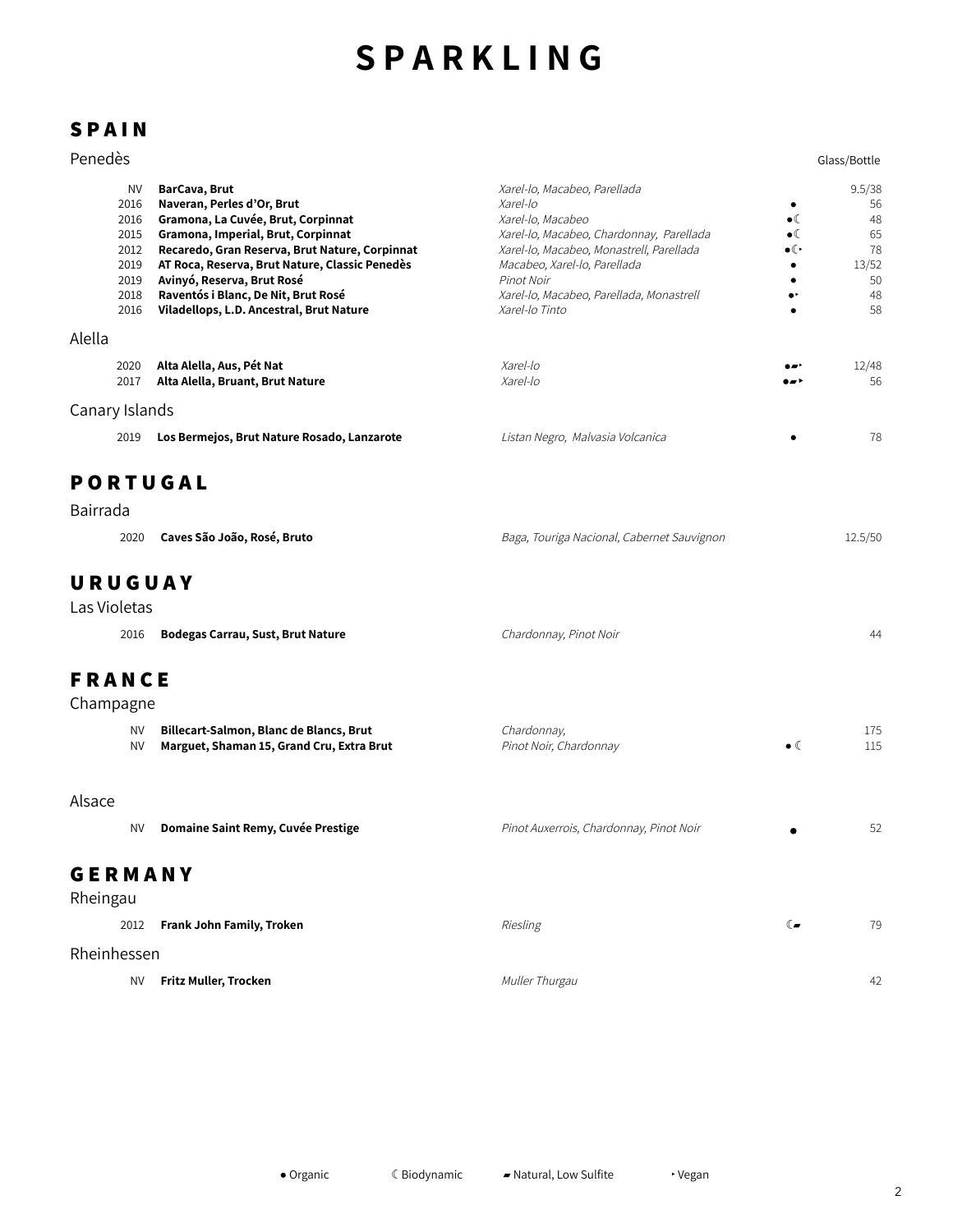# **R O S É**

### **S P A I N**

| Txakolina        |               |                                                    |                                        | Glass/Bottle |          |  |
|------------------|---------------|----------------------------------------------------|----------------------------------------|--------------|----------|--|
|                  | 2021<br>2021  | Ameztoi, Rubentis, Getariako<br>Rezabal, Getariako | Hondarribi Beltza<br>Hondarribi Beltza |              | 53<br>50 |  |
| Bierzo           |               |                                                    |                                        |              |          |  |
|                  | 2020          | <b>Liquid Geography</b>                            | Mencía                                 | $\bullet$    | 10/40    |  |
| Sierra de Gredos |               |                                                    |                                        |              |          |  |
|                  | 2018          | Daniel Ramos, Kapi Rosé                            | Garnacha                               | $\bullet$    | 47       |  |
|                  | Ribeira Sacra |                                                    |                                        |              |          |  |
|                  | 2018          | Abadia da Cova                                     | Caiño                                  |              | 58       |  |

### **A R G E N T I N A**

| Patagonia |                                    |            |      |
|-----------|------------------------------------|------------|------|
| 2021      | Familia Schroeder, Saurus, Neuquen | Pinot Noir | 9/36 |

# **U N I T E D S T A T E S**

| California |                                                  |                        |             |    |
|------------|--------------------------------------------------|------------------------|-------------|----|
| 2017       | Robert Sinskey Vineyards, Vin Gris, Los Carneros | Pinot Noir             | $\bullet$ ( | 64 |
| Oregon     |                                                  |                        |             |    |
| 2019       | Mouton Noir, Love Drunk Rosé                     | Chardonnay, Pinot Noir |             | 44 |

## **F R A N C E**

| Roussillon        |      |                                      |                          |  |       |
|-------------------|------|--------------------------------------|--------------------------|--|-------|
|                   | 2021 | Lafage, Miraflors, Cotes Catalanes   | Mourvèdre, Grenache Gris |  | 12/48 |
| Côtes de Provence |      |                                      |                          |  |       |
|                   | 2018 | <b>Clos Cibonne, Cuvée Tradition</b> | Tibouren, Grenache       |  | 64    |

## **A U S T R I A**

| Kamptal    |      |                                |                       |               |    |
|------------|------|--------------------------------|-----------------------|---------------|----|
|            | 2019 | Schloss Gobelsburg, Cistercien | Zweigelt, St. Laurent |               | 36 |
| Burgenland |      |                                |                       |               |    |
|            | 2020 | Meinklang, Prosa               | Pinot Noir            | $\bullet$ ( ) | 42 |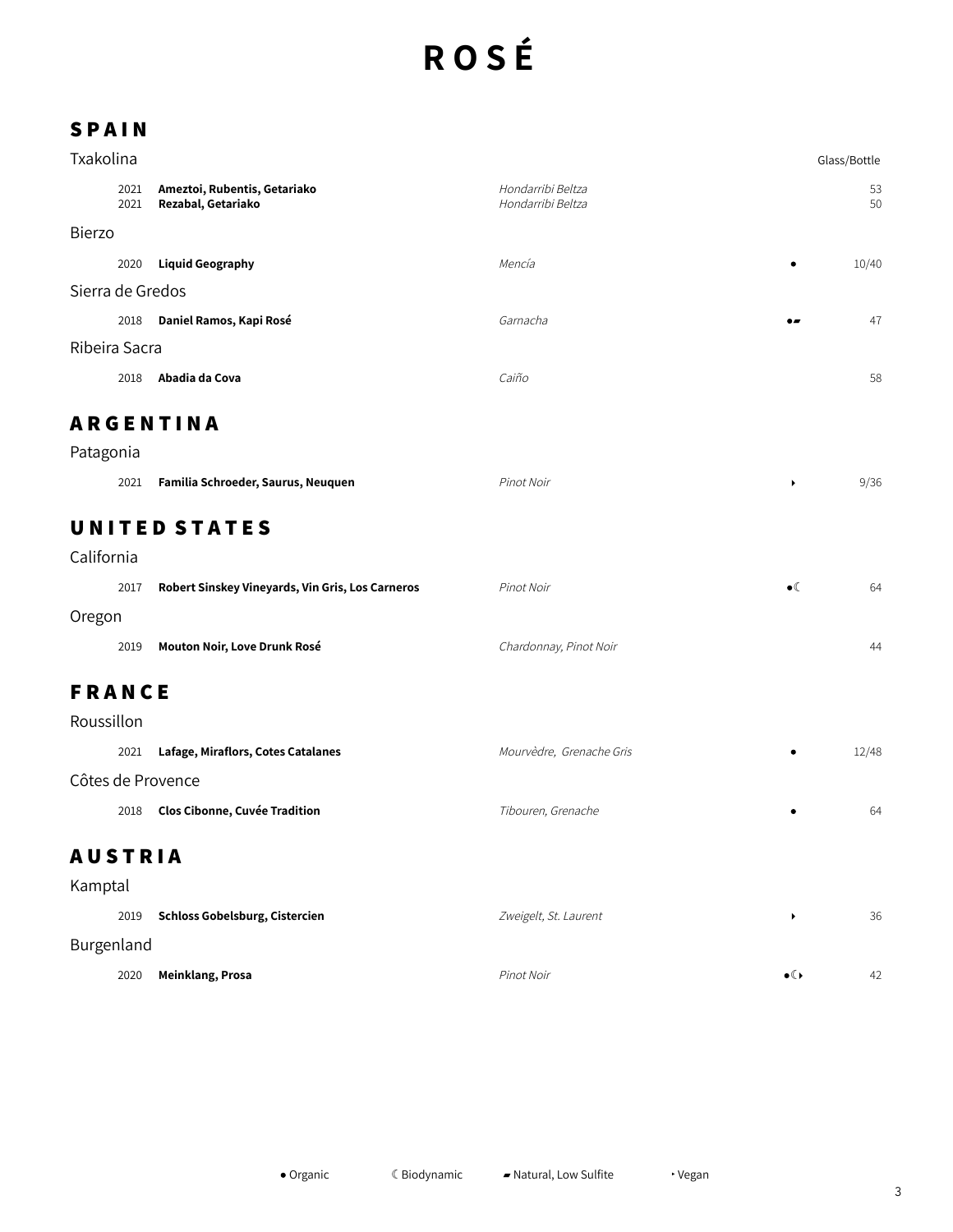| Rías Baixas                                                  |                                                                                                                                                                                                                 |                                                                                                           |                                                                       | Glass/Bottle                                     |
|--------------------------------------------------------------|-----------------------------------------------------------------------------------------------------------------------------------------------------------------------------------------------------------------|-----------------------------------------------------------------------------------------------------------|-----------------------------------------------------------------------|--------------------------------------------------|
| 2020<br>2020<br>2017<br>2018<br>2018<br>2017<br>2019<br>2012 | Pazo Pendal, Mila<br>Envidia Cochina, Tête de Cuvée<br>Palacio de Fefiñanes, III Años<br>Lagar de Costa<br>Rodri Mendez, Cies<br>Forjas del Salnes, Cos Pés<br>Forjas del Salnes, Leirana<br>Raul Perez, Sketch | Albariño<br>Albariño<br>Albariño<br>Albariño<br>Albariño<br>Albariño<br>Albariño<br>Albariño              | $\bullet$ (<br>$\bullet\blacktriangleright$                           | 12/48<br>55<br>99<br>56<br>78<br>92<br>67<br>144 |
| Valdeorras                                                   |                                                                                                                                                                                                                 |                                                                                                           |                                                                       |                                                  |
| 2017<br>2016                                                 | <b>Bodega A Coroa</b><br><b>Bodegas Albamar, Ceibo</b>                                                                                                                                                          | Godello<br>Godello                                                                                        | $\bullet\blacktriangleright$<br>∙∽                                    | 50<br>65                                         |
| Monterrei                                                    |                                                                                                                                                                                                                 |                                                                                                           |                                                                       |                                                  |
| 2018                                                         | Fraga do Corvo                                                                                                                                                                                                  | Godello                                                                                                   | $\bullet$                                                             | 40                                               |
| Txakolina                                                    |                                                                                                                                                                                                                 |                                                                                                           |                                                                       |                                                  |
| 2020<br>2020<br>2015<br>2019                                 | Rezabal, Getariako<br>Ulacia, Getariako<br>Arzabro, Luzia de Ripa, Arabako<br>Gaintza, Getariako                                                                                                                | Hondarribi Zuri<br>Hondarribi Zuri<br>Hondarribi Zuri<br>Hondarribi Zuri, Gros Manseng, Hondarrabi Beltza |                                                                       | 12.5/50<br>46<br>45<br>48                        |
| Rueda                                                        |                                                                                                                                                                                                                 |                                                                                                           |                                                                       |                                                  |
| 2020<br>2019<br>2018                                         | Menade<br>Menade, Nosso<br>MicroBio, La Banda del Argílico                                                                                                                                                      | Verdejo<br>Verdejo<br>Verdejo                                                                             | $\bullet\blacktriangleright$<br><br>$\bullet$ ( $\blacktriangleright$ | 12/48<br>53<br>55                                |
| Rioja                                                        |                                                                                                                                                                                                                 |                                                                                                           |                                                                       |                                                  |
| 2016<br>2021                                                 | Bodegas Marqués de Murrieta, Capellanía<br>Ostatu, Blanco                                                                                                                                                       | Viura<br>Viura, Malvasia                                                                                  |                                                                       | 67<br>34                                         |
| Navarra                                                      |                                                                                                                                                                                                                 |                                                                                                           |                                                                       |                                                  |
| 2020<br>2020                                                 | Azul y Garanza, Blanco (1 Liter)<br>Le Naturel, Zero Zero (alcohol free)                                                                                                                                        | Viura<br>Garnacha Blanca, Viura                                                                           | $\bullet\star$                                                        | 7.5/42<br>28                                     |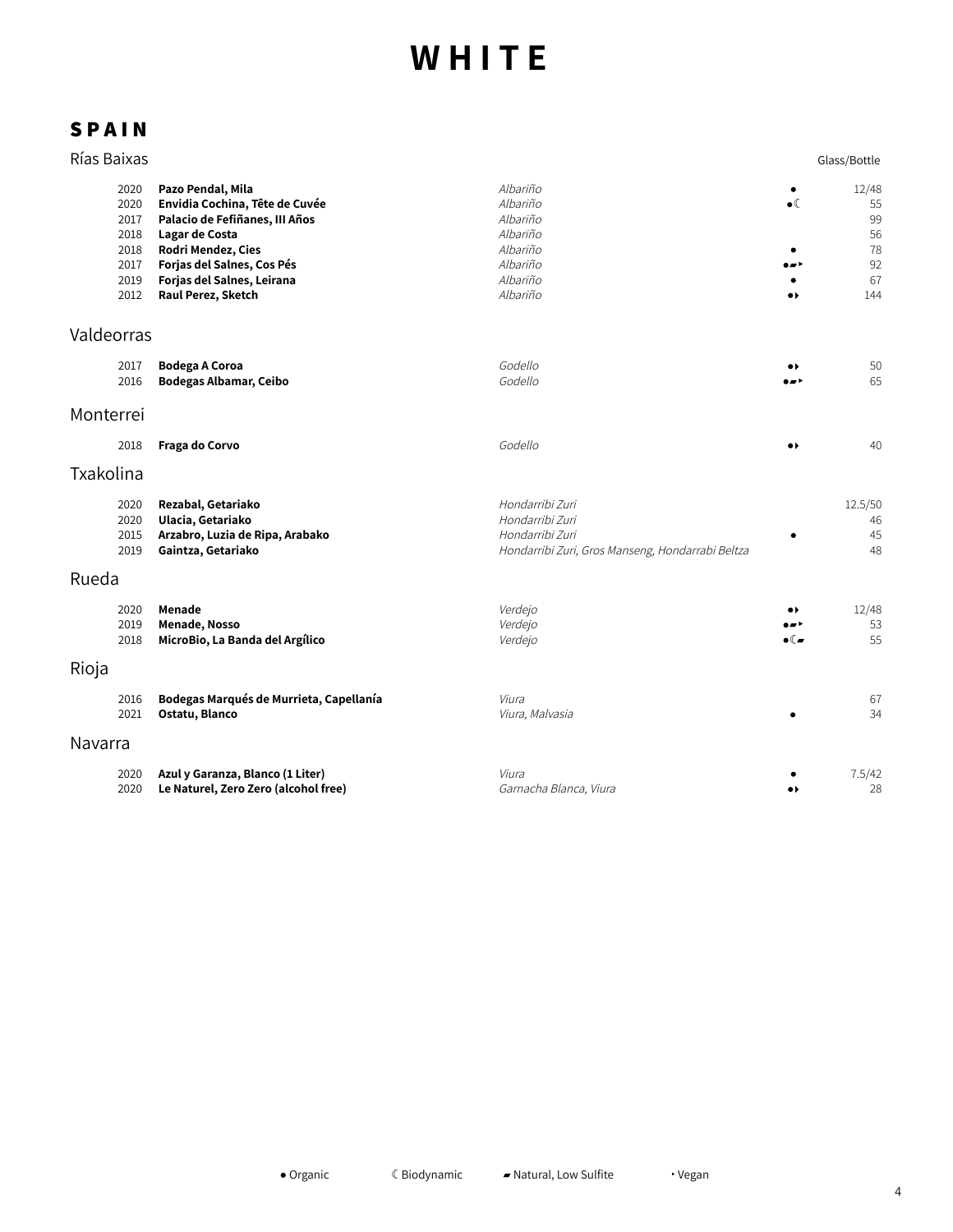| Canary Islands   |                              |                                                                                                    |                                                                                                                    |                                                                  | Glass/Bottle                |  |
|------------------|------------------------------|----------------------------------------------------------------------------------------------------|--------------------------------------------------------------------------------------------------------------------|------------------------------------------------------------------|-----------------------------|--|
|                  | 2017<br>2016                 | Tajinaste, Blanco Seco, Tenerife<br>Viñátigo, Tenerife                                             | Listàn Blanco<br>Gual                                                                                              | ٠<br>$\bullet$                                                   | 42<br>57                    |  |
| Penedès          |                              |                                                                                                    |                                                                                                                    |                                                                  |                             |  |
|                  | 2019<br>2017<br>2020<br>2021 | Pinord, Diorama<br>Can Feixes, Blanc Selecció<br>Gramona, Gessamí<br>Avinyó, Petillant Vi d'Agulla | Xarel-lo<br>Parellada, Macabeo, Chardonnay<br>Sauvignon Blanc, Muscat, Gewürztraminer<br>Muscat, Macabeo, Xarel-lo | $\bullet$<br>$\bullet$ ( $\cdot$<br>$\bullet\blacktriangleright$ | 9.5/38<br>36<br>44<br>10/40 |  |
| Empordà          |                              |                                                                                                    |                                                                                                                    |                                                                  |                             |  |
|                  | 2018                         | La Vinyeta, Microvins                                                                              | Cariñena Blanc                                                                                                     |                                                                  | 65                          |  |
|                  |                              | Conca de Barberà                                                                                   |                                                                                                                    |                                                                  |                             |  |
|                  | 2017                         | Succés Vinicola, Experiencia                                                                       | Parellada                                                                                                          | $\bullet$                                                        | 42                          |  |
| Terra Alta       |                              |                                                                                                    |                                                                                                                    |                                                                  |                             |  |
|                  | 2020<br>2014<br>2016         | Vinos Piñol, Raig de Raim<br>Vinos Piñol, L'Avi Arrufi Blanc<br>Bodegas Edetària, Edetana Blanco   | Garnacha Blanca<br>Garnacha Blanca<br>Garnacha Blanca, Viognier                                                    |                                                                  | 9/36<br>84<br>44            |  |
| Priorat          |                              |                                                                                                    |                                                                                                                    |                                                                  |                             |  |
|                  | 2017<br>2016                 | Conreria d'Scala Dei, Les Brugueres<br><b>Cesca Vicent, Cabaler</b>                                | Garnacha Blanca<br>Garnacha Blanca, Macabeo                                                                        |                                                                  | 73<br>65                    |  |
| Sierra de Gredos |                              |                                                                                                    |                                                                                                                    |                                                                  |                             |  |
|                  | 2014                         | Bernabeleva, Navaherreros Blanco                                                                   | Albillo, Macabeo                                                                                                   | $\bullet$                                                        | 52                          |  |
| Manchuela        |                              |                                                                                                    |                                                                                                                    |                                                                  |                             |  |
|                  | 2019                         | <b>Bodegas Ponce, Reto</b>                                                                         | Albilla                                                                                                            | $\bullet$ ( )                                                    | 48                          |  |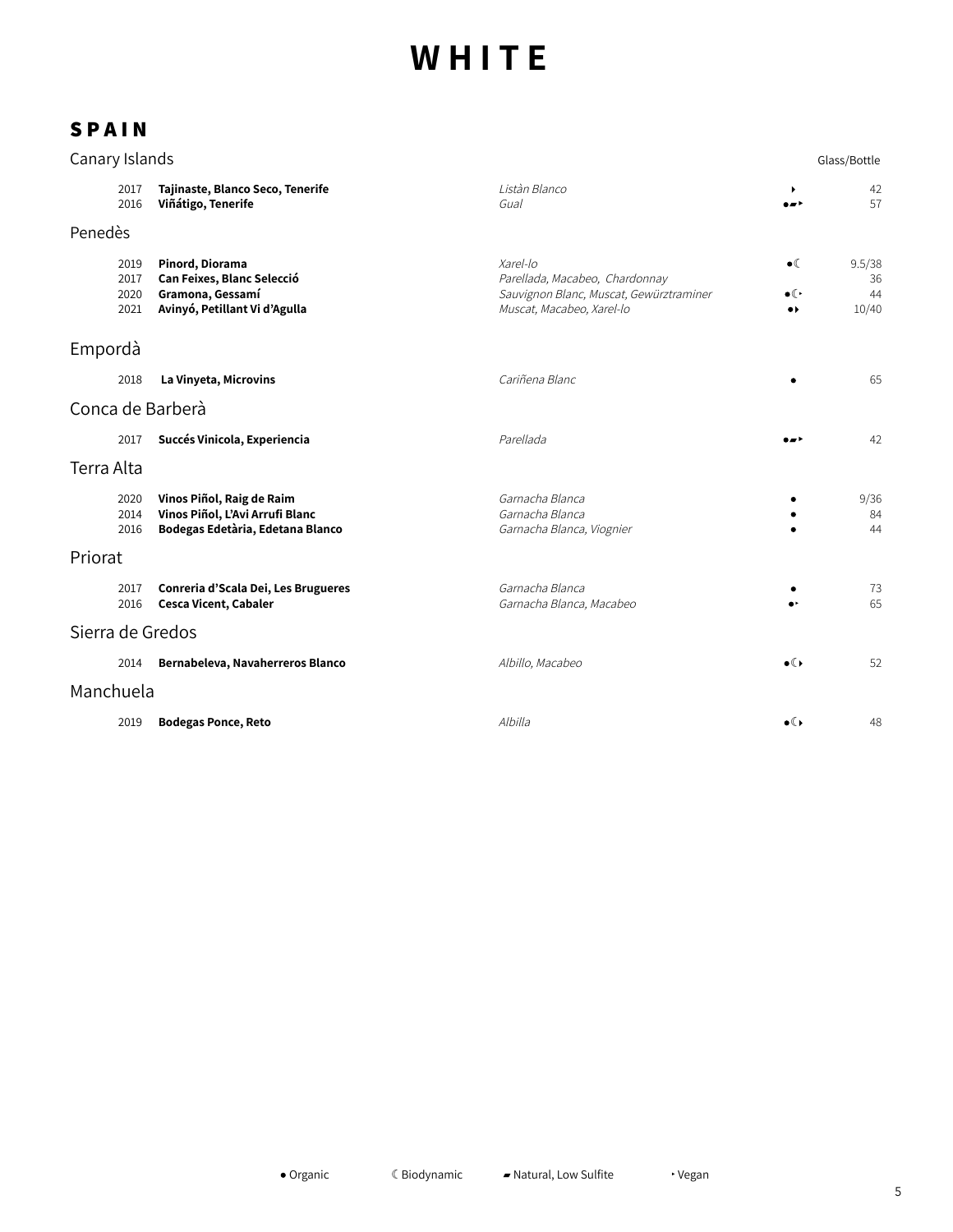# **P O R T U G A L**

| Vinho Verde   |              |                                                         |                                             | Glass/Bottle          |          |
|---------------|--------------|---------------------------------------------------------|---------------------------------------------|-----------------------|----------|
|               | 2020<br>2016 | <b>Nortico</b><br>Poema                                 | Alvarinho Minho<br>Alvarinho Minho          | $\bullet\bullet$      | 32<br>68 |
| Douro         |              |                                                         |                                             |                       |          |
|               | 2019         | <b>Macanita Branco</b>                                  | Viosinho, Codega do Larinho, Gouveio        |                       | 52       |
| Dão           |              |                                                         |                                             |                       |          |
|               | 2014         | M.O.B., Branco                                          | Encruzado, Bical                            | ٠                     | 58       |
| Lisboa        |              |                                                         |                                             |                       |          |
|               | 2018         | Casal Figueira, Antonio Branco                          | Vital                                       | $\bullet$ (           | 70       |
| Alentejo      |              |                                                         |                                             |                       |          |
|               | 2015<br>2015 | Piteira, Branco de Talha<br>Fita Preta, Branco de Talha | Diagalves, Roupeiro<br>Roupeiro, Arinto Vaz | $\blacktriangleright$ | 52<br>55 |
| <b>Beiras</b> |              |                                                         |                                             |                       |          |
|               | 1994         | Caves São João, Poço de Lobo Branco                     | Arinto                                      | $\ddot{\phantom{1}}$  | 99       |

# **A R G E N T I N A**

Maipú

| 2019                 | Pie de Palo                                                     | Viognier                                | ٠                                  | 24             |
|----------------------|-----------------------------------------------------------------|-----------------------------------------|------------------------------------|----------------|
| Valle de Uco         |                                                                 |                                         |                                    |                |
| 2015<br>2019<br>2017 | Mendel<br>Via Revolucionaria, Hulk<br>Zorzal, Eggo Blanc de Cal | Semillon<br>Semillon<br>Sauvignon Blanc | $\bullet$ ( $\bullet$<br>$\bullet$ | 50<br>42<br>65 |
| <b>Beiras</b>        |                                                                 |                                         |                                    |                |
| 2019                 | Capítulo 7                                                      | Pedro Ximénez                           | ٠                                  | 8.5/34         |
| <b>CHILE</b>         |                                                                 |                                         |                                    |                |
| San Antonio          |                                                                 |                                         |                                    |                |
| 2021                 | Aylin                                                           | Sauvignon Blanc                         | ▶                                  | 10/40          |
| Itata Valley         |                                                                 |                                         |                                    |                |
| 2016                 | Viñateros Bravos, Granítico Blanco                              | Moscatel, Semillon                      | $\bullet$ ( $\bullet$ )            | 42             |
| URUGUAY              |                                                                 |                                         |                                    |                |

| Cerro Chapeu |                                           |                               |       |
|--------------|-------------------------------------------|-------------------------------|-------|
| 2020         | Bodegas Cerro Chapeu, Reserva             | Chardonnay                    | 9/36  |
| 2019         | Bodegas Cerro Chapeu, 1752 Gran Tradición | Petit Manseng, Sauvignon Gris | 12/48 |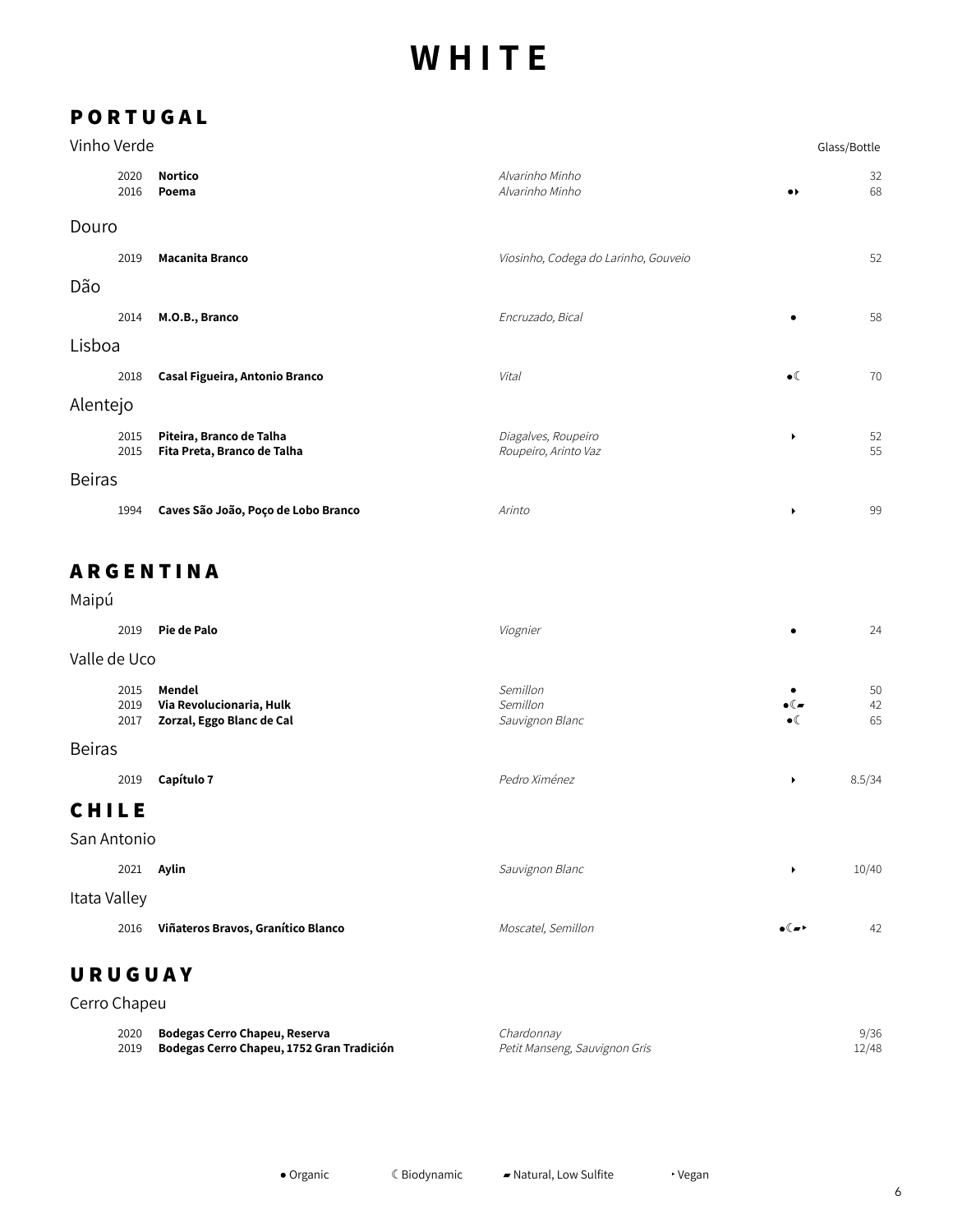## **F R A N C E**

| Alsace                     |                                                              |                                                                                                                                                                                                                                                                                                                                               |                                                                                                                                             |                                                                                                   | Glass/Bottle                                      |
|----------------------------|--------------------------------------------------------------|-----------------------------------------------------------------------------------------------------------------------------------------------------------------------------------------------------------------------------------------------------------------------------------------------------------------------------------------------|---------------------------------------------------------------------------------------------------------------------------------------------|---------------------------------------------------------------------------------------------------|---------------------------------------------------|
|                            | 2017                                                         | Meyer Fonné, Vieilles Vignes                                                                                                                                                                                                                                                                                                                  | Pinot Blanc                                                                                                                                 |                                                                                                   | 48                                                |
| Rhone                      |                                                              |                                                                                                                                                                                                                                                                                                                                               |                                                                                                                                             |                                                                                                   |                                                   |
|                            | 2014                                                         | Domaine M & S Ogier, La Combe de Malleval, Condrieu                                                                                                                                                                                                                                                                                           | Viognier                                                                                                                                    |                                                                                                   | 156                                               |
| Loire Valley               |                                                              |                                                                                                                                                                                                                                                                                                                                               |                                                                                                                                             |                                                                                                   |                                                   |
|                            | 2017<br>2017<br>2017<br>2020<br>2015<br>2020<br>2020<br>2020 | Chéreau-Carré, Comte Leloup, Muscadet<br>Vigneau-Chevreau, Cuvée Selection, Sec, Vouvray<br>Couly-Dutheil, Les Chanteaux, Chinon Blanc<br>Château de Villeneuve, Saumur Blanc<br>Domaine du Closel, La Jalousie, Savennières<br><b>Domaine Vacheron, Sancerre</b><br><b>Claude Riffault, Les Boucauds, Sancerre</b><br>Patrick Noël, Sancerre | Melon de Bourgogne<br>Chenin Blanc<br>Chenin Blanc<br>Chenin Blanc<br>Chenin Blanc<br>Sauvignon Blanc<br>Sauvignon Blanc<br>Sauvignon Blanc | ▶<br>$\bullet\,\flat$<br>٠<br>$\bullet$<br>$\bullet$ (<br>$\bullet$ (<br>$\bullet$ (<br>$\bullet$ | 12.5/50<br>48<br>52<br>36<br>78<br>85<br>62<br>70 |
| Burgundy                   |                                                              |                                                                                                                                                                                                                                                                                                                                               |                                                                                                                                             |                                                                                                   |                                                   |
|                            | 2019<br>2013                                                 | Marcel Couturier, Les Longues Terres, Mâcon-Loché<br>Jean-Michel Gaunoux, 1er Cru, Meursault Perrières                                                                                                                                                                                                                                        | Chardonnay<br>Chardonnay                                                                                                                    | $\bullet$ (<br>$\bullet\blacktriangleright$                                                       | 14.5/58<br>169                                    |
| Vin de Savoie              |                                                              |                                                                                                                                                                                                                                                                                                                                               |                                                                                                                                             |                                                                                                   |                                                   |
|                            | 2018                                                         | <b>Pierre Boniface, Apremont, Les Rocailles</b>                                                                                                                                                                                                                                                                                               | Jacquère                                                                                                                                    |                                                                                                   | 38                                                |
|                            |                                                              | Côtes de Provence                                                                                                                                                                                                                                                                                                                             |                                                                                                                                             |                                                                                                   |                                                   |
|                            | 2011                                                         | Château Simone, Palette Blanc                                                                                                                                                                                                                                                                                                                 | Clairette, Grenache Bl., Bourboulenc, Ugni Blanc                                                                                            | $\bullet\bullet$                                                                                  | 128                                               |
| Irouléguy                  |                                                              |                                                                                                                                                                                                                                                                                                                                               |                                                                                                                                             |                                                                                                   |                                                   |
|                            | 2016                                                         | <b>Domaine Bordaxuria</b>                                                                                                                                                                                                                                                                                                                     | Gros Manseng, Petit Manseng                                                                                                                 |                                                                                                   | 64                                                |
| <b>ITALY</b><br>Alto Adige |                                                              |                                                                                                                                                                                                                                                                                                                                               |                                                                                                                                             |                                                                                                   |                                                   |
|                            | 2019                                                         | Cantina Terlan, Terlaner Classico                                                                                                                                                                                                                                                                                                             | Pinot Bianco, Chardonnay, Sauvignon Blanc                                                                                                   |                                                                                                   | 49                                                |
| Campania                   |                                                              |                                                                                                                                                                                                                                                                                                                                               |                                                                                                                                             |                                                                                                   |                                                   |
|                            | 2019<br>2017                                                 | San Salvatore<br>Vadiaperti                                                                                                                                                                                                                                                                                                                   | Falanghina<br>Greco di Tufo                                                                                                                 |                                                                                                   | 52<br>39                                          |
| Sicilia                    |                                                              |                                                                                                                                                                                                                                                                                                                                               |                                                                                                                                             |                                                                                                   |                                                   |
|                            | 2020                                                         | Iniceri, Abisso, Trapani                                                                                                                                                                                                                                                                                                                      | Catarratto                                                                                                                                  | $\bullet$ (                                                                                       | 11/44                                             |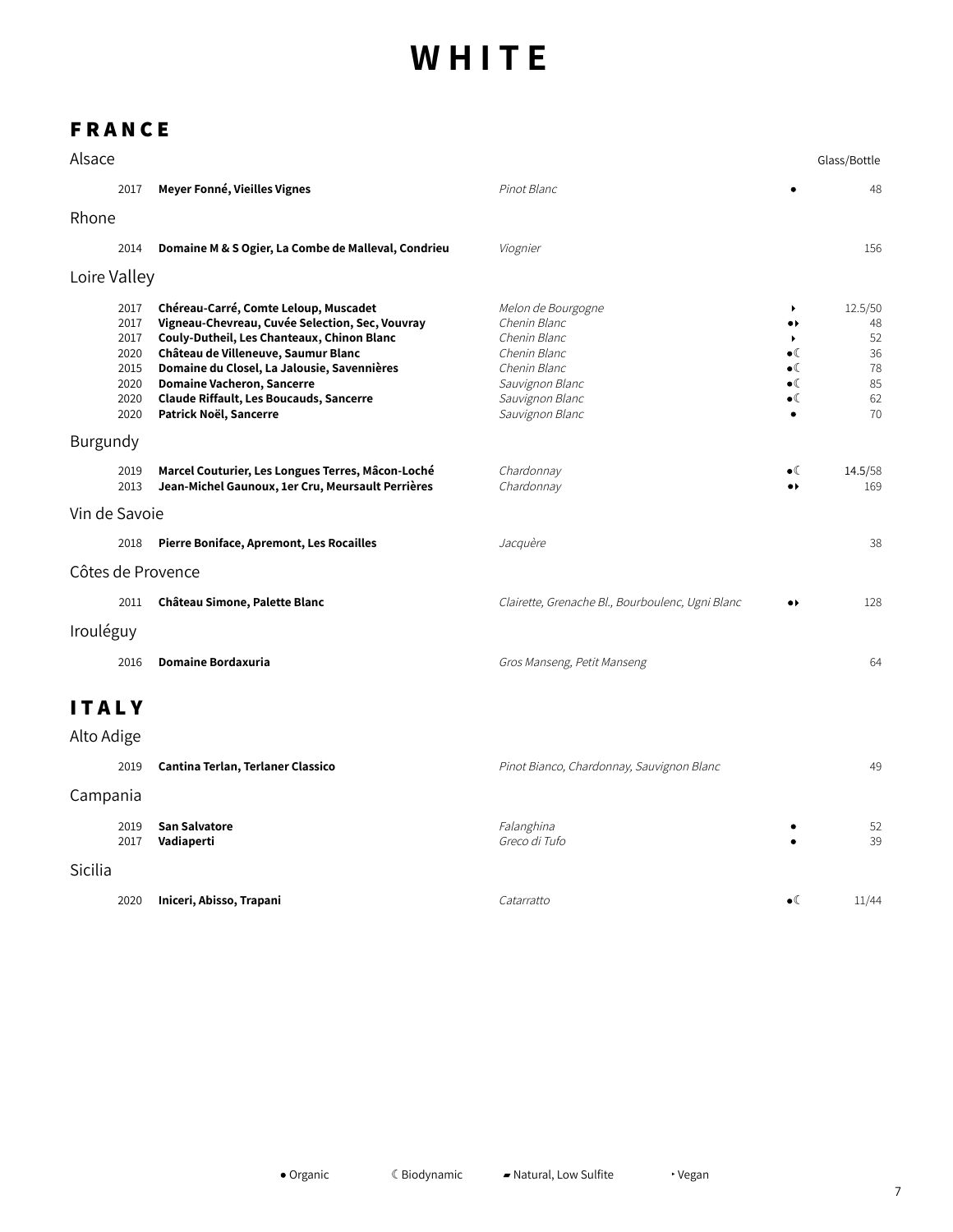### **G E R M A N Y**

| Rheingau      |      |                                         |          |                     | Glass/Bottle |
|---------------|------|-----------------------------------------|----------|---------------------|--------------|
|               | 2020 | Leitz, Feinherb                         | Riesling |                     | 9/36         |
| Pfalz         |      |                                         |          |                     |              |
|               | 2014 | Frank John Family, Trocken              | Riesling | $\bullet$ ( $\cdot$ | 68           |
| Nahe          |      |                                         |          |                     |              |
|               | 2015 | Weingut Hexamer, Quarzit, Meddersheimer | Riesling | $\bullet$ (         | 48           |
| <b>GREECE</b> |      |                                         |          |                     |              |
| Santorini     |      |                                         |          |                     |              |

| 2020 Santo Wines | Assyrtiko | $-2$<br>トメ<br>ت |
|------------------|-----------|-----------------|

## **U N I T E D S T A T E S**

### Oregon

| 2018       | <b>Brooks, Amycas, Willamette</b>             | Pinot Blanc, Pinot Gris, Gewurz., Muscat, Riesling | $\bullet$ ( $\cdot$ | 44  |
|------------|-----------------------------------------------|----------------------------------------------------|---------------------|-----|
| California |                                               |                                                    |                     |     |
| 2017       | Lieu Dit, Santa Ynez Valley                   | Sauvignon Blanc                                    | ٠                   | 54  |
| 2018       | Truchard, Carneros, Napa Valley               | Roussanne                                          | ٠                   | 48  |
| 2016       | <b>County Line, North Coast</b>               | Chardonnay                                         | $\bullet^{\star}$   | 65  |
| 2017       | LIOCO, Estero, Russian River Valley           | Chardonnay                                         | $\bullet$           | 77  |
| 2016       | <b>Copain, Tous Ensemble, Anderson Valley</b> | Chardonnay                                         | $\bullet$ ( $\cdot$ | 58  |
| 2017       | Radio-Coteau, Savoy, Anderson Valley          | Chardonnay                                         | $\bullet$ ( $\cdot$ | 118 |
| 2019       | Kistler, Les Noisetiers, Sonoma Coast         | Chardonnay                                         | ٠                   | 136 |
|            |                                               |                                                    |                     |     |
| New York   |                                               |                                                    |                     |     |

|  | 2017 Anthony Road Wine Company, Dry, Finger Lakes | <i>Riesling</i> |  |  |
|--|---------------------------------------------------|-----------------|--|--|
|--|---------------------------------------------------|-----------------|--|--|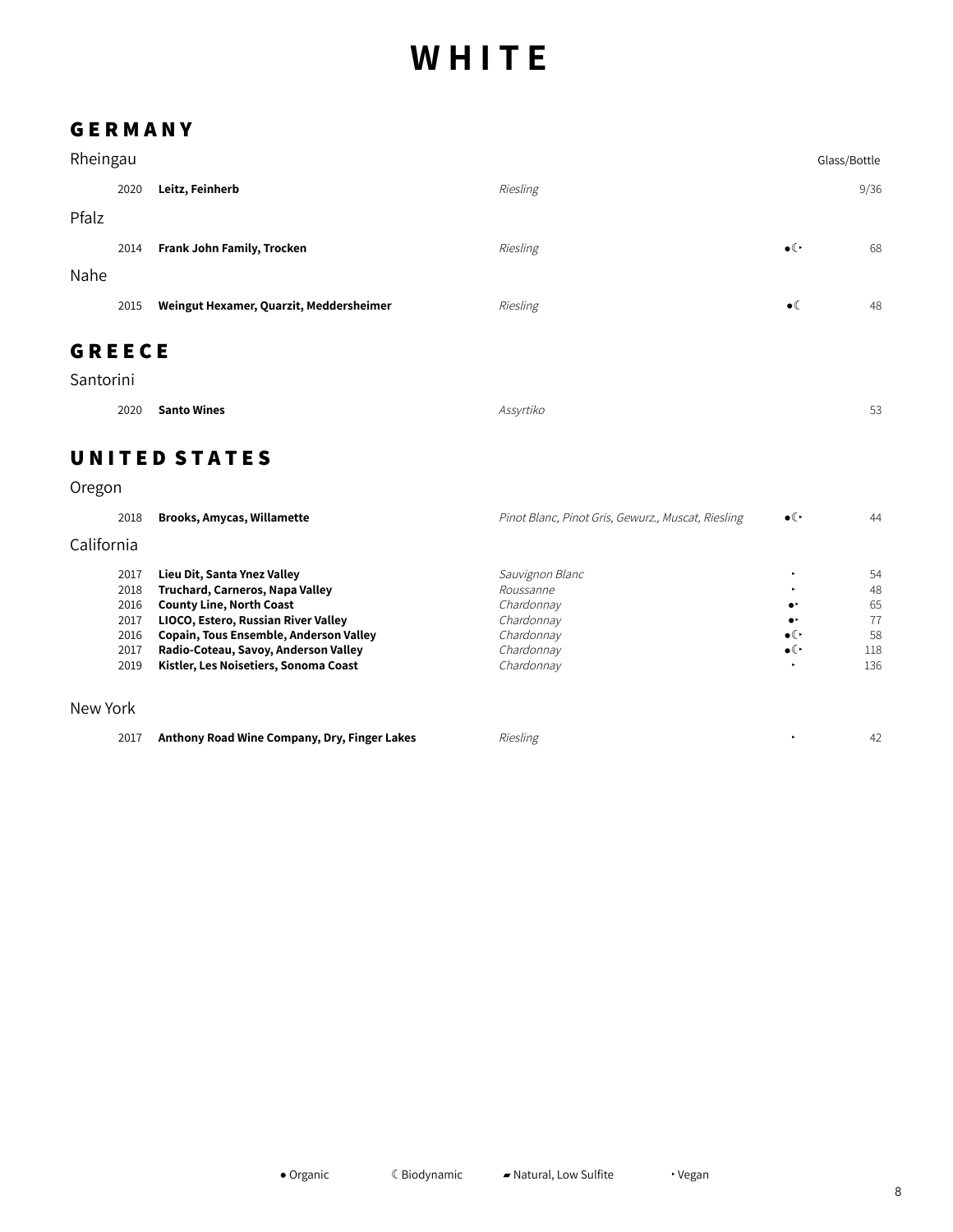### **S P A I N**

# Rioja 'Tradicional' Glass/Bottle

| 2012 | R. Lopez de Heredia, Viña Cubillo, Crianza  | Tempranillo, Garnacha, Mazuelo, Graciano |                              | 64    |
|------|---------------------------------------------|------------------------------------------|------------------------------|-------|
| 2009 | R. Lopez de Heredia, Viña Tondonia, Reserva | Tempranillo, Garnacha, Mazuelo, Graciano |                              | 105   |
| 2016 | La Rioja Alta, Viña Alberdi, Reserva        | Tempranillo                              | $\bullet\bullet$             | .55   |
| 2012 | La Rioja Alta, Viña Ardanza, Reserva        | Tempranillo, Garnacha                    | $\bullet\star$               | 88    |
| 2011 | La Rioja Alta, 904, Gran Reserva            | Tempranillo, Graciano                    | $\bullet\blacktriangleright$ | 135   |
| 2017 | Bodegas Olarra, Nucerro, Reserva            | Tempranillo, Garnacha, Graciano, Mazuelo |                              | 13/52 |
| 2011 | Bodegas Olarra, Nucerro, Gran Reserva       | Tempranillo, Garnacha, Mazuelo, Graciano |                              | 60    |
| 2014 | Bodegas Muga, Prado Enea                    | Tempranillo, Garnacha, Mazuelo, Graciano |                              | 160   |
| 2015 | Abando, Crianza                             | Tempranillo, Viura                       | $\bullet\blacktriangleright$ | 48    |
| 2016 | Bodegas Marqués de Murrieta, Reserva        | Tempranillo, Graniano, Mazuelo, Garnacha |                              | 59    |
|      |                                             |                                          |                              |       |

### Rioja 'Moderna'

| 2016 | Luberri, Biga, Crianza                    | Tempranillo                              |               | 45     |
|------|-------------------------------------------|------------------------------------------|---------------|--------|
| 2019 | La Maldita                                | Garnacha                                 |               | 8.5/34 |
| 2017 | <b>Mateo Cambra</b>                       | Garnacha                                 | $\bullet$     | 52     |
| 2015 | Valserrano, Monovarietal                  | Graciano                                 |               | 66     |
| 2015 | Carravalseca, Crianza                     | Tempranillo, Graciano                    |               | 50     |
| 2019 | Olivier Rivière, Rayos Uva                | Tempranillo, Graciano, Garnacha          | $\bullet$ ((  | 40     |
| 2016 | Finca de la Rica, El Buscador, Crianza    | Tempranillo, Garnacha                    |               | 38     |
| 2019 | <b>Telmo Rodriguez, LZ</b>                | Tempranillo, Graciano, Garnacha          |               | 12/48  |
| 2019 | Palacios Remondo, La Vendimia             | Garnacha, Tempranillo                    |               | 34     |
| 2017 | Palacios Remondo, La Montesa, Crianza     | Garnacha, Tempranillo                    |               | 42     |
| 2014 | Bodegas Remelluri, Reserva                | Tempranillo, Garnacha, Graciano          | $\bullet$ ( ) | 85     |
| 2016 | Bodegas Muga, Selección Especial, Reserva | Tempranillo, Garnacha, Graciano          |               | 95     |
| 2018 | Ostatu, Crianza                           | Tempranillo, Graciano, Mazuelo, Garnacha |               | 48     |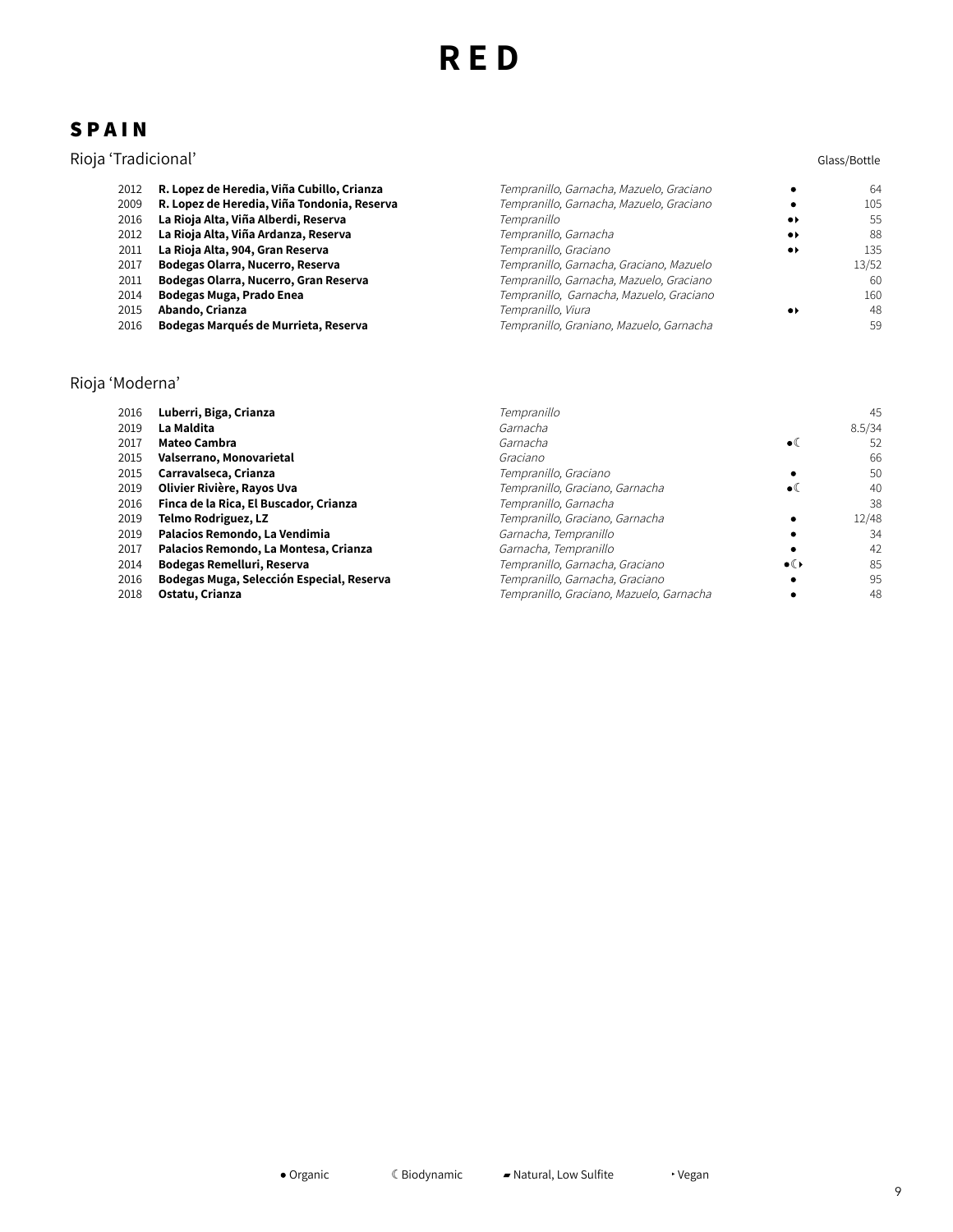| Castilla y León                                      |                                                                                                                                                                                  |                                                                                                                                     |                                 | Glass/Bottle                                |
|------------------------------------------------------|----------------------------------------------------------------------------------------------------------------------------------------------------------------------------------|-------------------------------------------------------------------------------------------------------------------------------------|---------------------------------|---------------------------------------------|
| 2014                                                 | Jerome Bougnaud, Galia                                                                                                                                                           | Tempranillo, Garnacha, Albillo                                                                                                      | $\bullet\blacktriangleright$    | 95                                          |
| Sierra de Salamanca                                  |                                                                                                                                                                                  |                                                                                                                                     |                                 |                                             |
| 2016<br>2017                                         | Mandrágora Vinos de Pueblo, Tragaldabas<br>La Zorra                                                                                                                              | Rufete<br>Rufete, Aragonés                                                                                                          | $\bullet$<br>٠                  | 55<br>48                                    |
| Toro                                                 |                                                                                                                                                                                  |                                                                                                                                     |                                 |                                             |
| 2017<br>2017<br>2017<br>2017<br>2014<br>2013         | <b>Triton</b><br>Alvar de Dios, Tío Uco<br>Bodegas y Viñedos Maurodos, Prima<br>Bodegas y Viñedos Maurodos, San Roman<br>Buil & Giné, Buil<br>Pintia                             | Tempranillo<br>Tempranillo<br>Tempranillo<br>Tempranillo<br>Tempranillo<br>Tempranillo                                              | .,                              | 42<br>34<br>55<br>118<br>72<br>143          |
| Tudela del Duero                                     |                                                                                                                                                                                  |                                                                                                                                     |                                 |                                             |
| 2015                                                 | <b>Bodegas Mauro</b>                                                                                                                                                             | Tempranillo, Syrah                                                                                                                  |                                 | 96                                          |
| Ribera del Duero                                     |                                                                                                                                                                                  |                                                                                                                                     |                                 |                                             |
| 2019<br>2018<br>2018<br>2018<br>2018<br>2019<br>2015 | Torremorón, Tinto<br><b>Bardos, Romántica</b><br>Vizcarra, Senda del Oro, Roble<br>Viña Sastre, Roble<br>Condado de Haza, Crianza<br>Dominio de Pingus, Psi<br>Vega Clara, Mario | Tempranillo<br>Tempranillo<br>Tempranillo<br>Tempranillo<br>Tempranillo<br>Tempranillo, Garnacha<br>Tempranillo, Cabernet Sauvignon | $\bullet$ ( )<br>▶<br>$\bullet$ | 35<br>11.5/46<br>55<br>48<br>55<br>79<br>65 |
| 2018<br>2015<br>2009                                 | Hacienda Monasterio, Crianza<br>Vega-Sicilia, Valbuena 5°<br>Vega-Sicilia, Unico                                                                                                 | Tempranillo, Cabernet Sauvignon, Merlot<br>Tempranillo, Cabernet Sauvignon<br>Tempranillo, Cabernet Sauvignon                       |                                 | 110<br>326<br>660                           |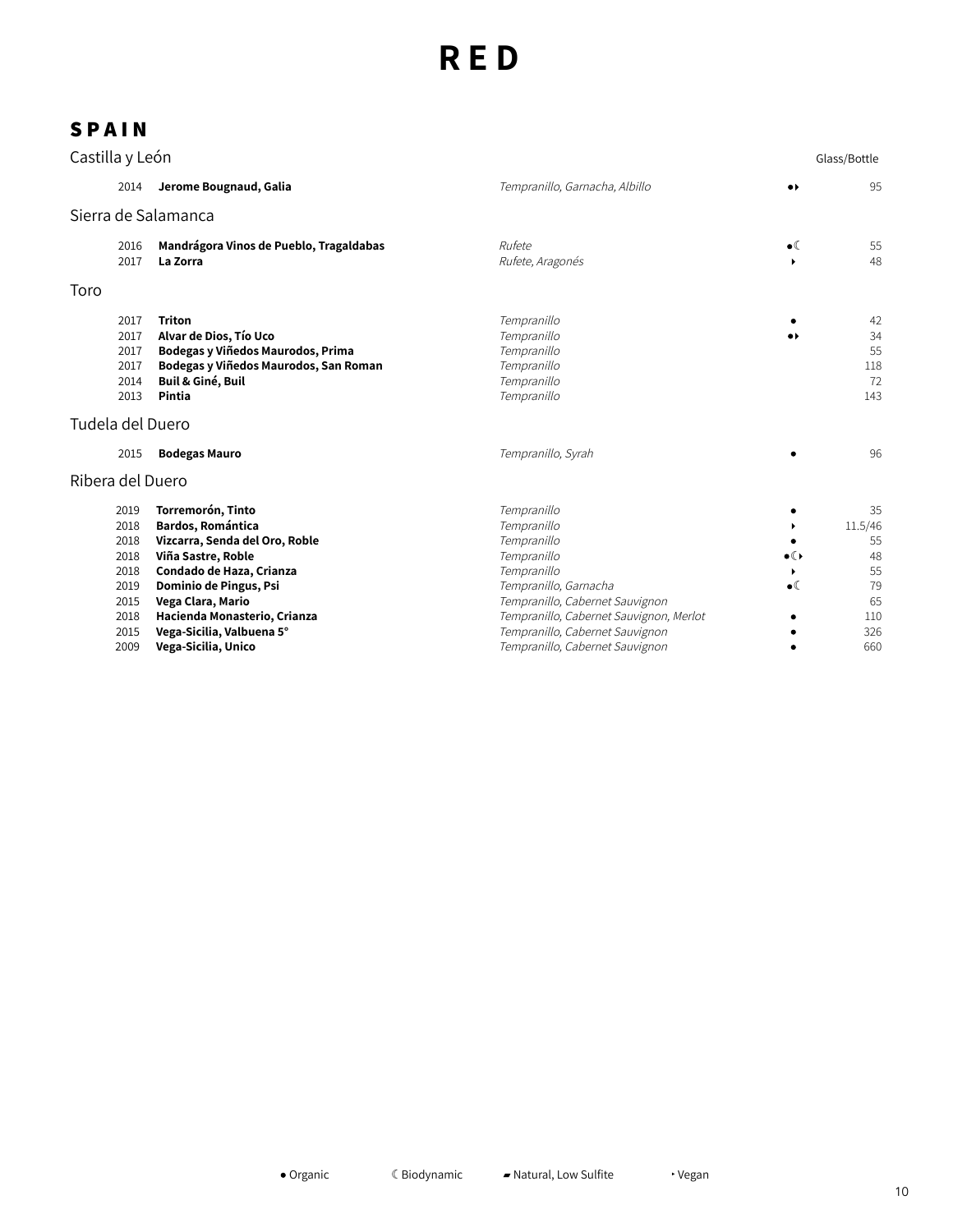| Navarra                                      |                                                                                                                                                                                         |                                                                                                                                                          |                                                                                                   | Glass/Bottle                        |
|----------------------------------------------|-----------------------------------------------------------------------------------------------------------------------------------------------------------------------------------------|----------------------------------------------------------------------------------------------------------------------------------------------------------|---------------------------------------------------------------------------------------------------|-------------------------------------|
| 2020<br>2020<br>2018<br>2019<br>2012<br>1997 | Le Naturel, Zero Zero (alcohol free)<br><b>Le Naturel</b><br>Azul y Garanza (1 Liter)<br>Ochoa, Calendas Tinto<br>Ochoa, Reserva<br>Viña Magaña, Reserva                                | Garnacha<br>Garnacha<br>Tempranillo<br>Garnacha, Tempranillo<br>Tempranillo, Cabernet Sauvignon, Merlot<br>Merlot, Cabernet Sauvignon, Temranillo, Syrah | ۰۰<br>ا د ه                                                                                       | 28<br>9/36<br>42<br>29<br>55<br>147 |
| Ribeira Sacra                                |                                                                                                                                                                                         |                                                                                                                                                          |                                                                                                   |                                     |
| 2018<br>2017<br>2015                         | Adegas Guímaro<br><b>Bodegas Albamar, Fusco</b><br>Raul Perez, El Pecado                                                                                                                | Mencía<br>Mencía<br>Mencía                                                                                                                               |                                                                                                   | 39<br>50<br>139                     |
| Valdeorras                                   |                                                                                                                                                                                         |                                                                                                                                                          |                                                                                                   |                                     |
| 2016<br>2015<br>2016                         | Gaba do Xil<br>Alberto Orte, Escalada do Sil<br>Ladeiras do Xil, As Caborcas                                                                                                            | Mencía<br>Merenzao, Mencía, Garnacha Tintorera<br>Mencía, Merenzao, Souson, Garnacha                                                                     | $\bullet$ ( $\blacksquare$                                                                        | 45<br>78<br>148                     |
| Rìas Baixas                                  |                                                                                                                                                                                         |                                                                                                                                                          |                                                                                                   |                                     |
| 2012<br>2016<br>2014                         | Lagar de Costa, Viva la Vid-a<br>Bastión de la Luna<br>Pedralonga, DoUmia                                                                                                               | Espadeiro<br>Caiño, Loureiro, Espadeiro<br>Mencía, Caiño, Espadeiro                                                                                      | $\blacktriangleright$<br>$\bullet$                                                                | 69<br>78<br>49                      |
| <b>Bierzo</b>                                |                                                                                                                                                                                         |                                                                                                                                                          |                                                                                                   |                                     |
| 2015<br>2016<br>2019<br>2017<br>2019         | Castro Ventosa, El Castro de Valtuille, Joven<br><b>Puerta del Viento</b><br>Descendientes de Jose Palacios, Pétalos<br>Raul Perez, Ultreia St. Jacques<br>César Márquez Perez, Parajes | Mencía<br>Mencía<br>Mencía<br>Mencía, Bastardo, Garnacha Tintorera<br>Mencía, Alicante Bouschet                                                          | $\bullet\blacktriangleright$<br>۰⊿۰<br>$\bullet$<br>$\bullet\ast$<br>$\bullet\blacktriangleright$ | 34<br>50<br>52<br>65<br>13.5/54     |
| Asturias                                     |                                                                                                                                                                                         |                                                                                                                                                          |                                                                                                   |                                     |
| 2019                                         | Dominio del Urogallo, La Fanfarria Tinto                                                                                                                                                | Mencía, Albarín Tinto                                                                                                                                    | ∙€∽∙                                                                                              | 46                                  |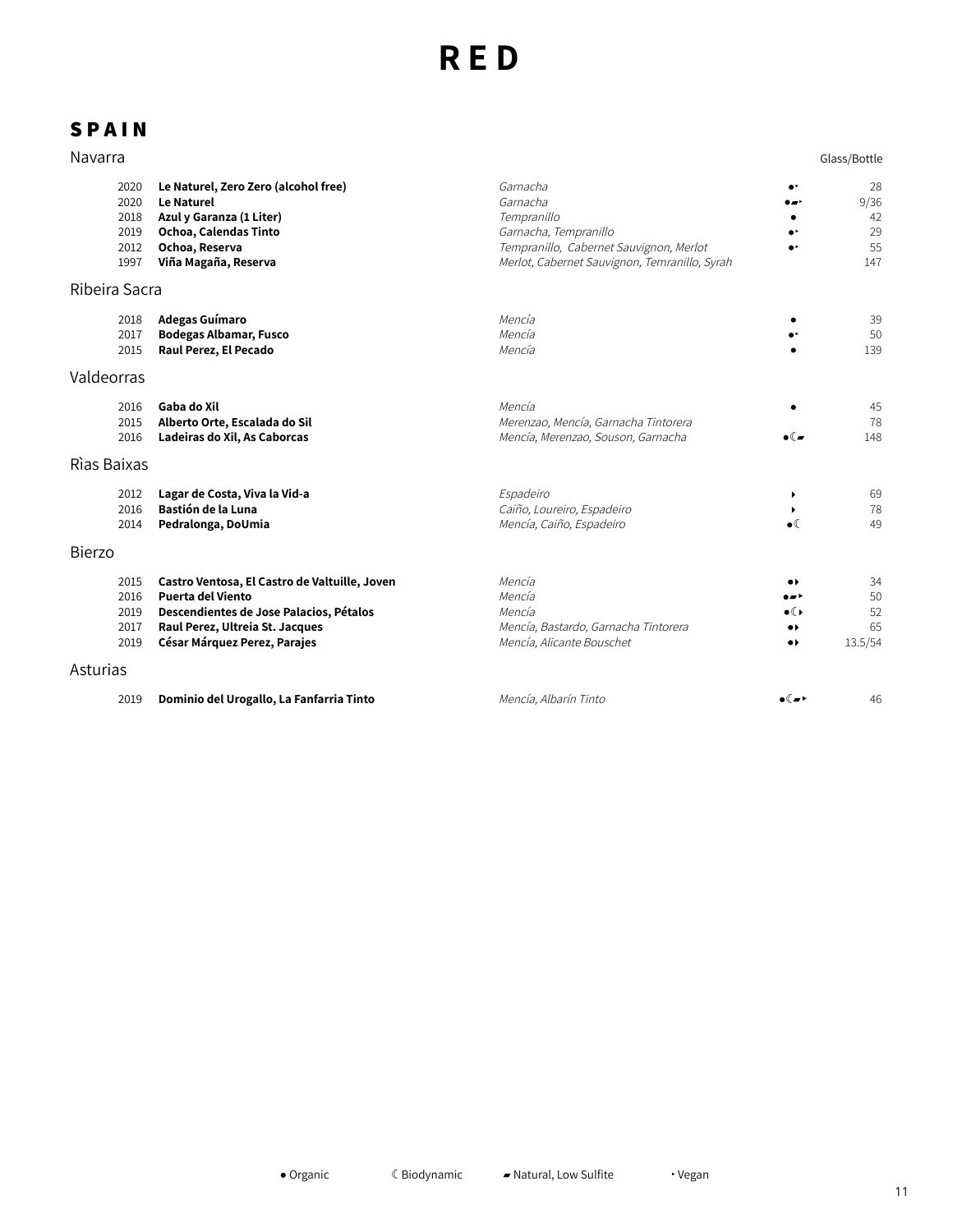| Terra Alta        |                                                      |                                                                                                                                                                                            |                                                                                                                                                                                                                                                                    |                                               | Glass/Bottle                             |
|-------------------|------------------------------------------------------|--------------------------------------------------------------------------------------------------------------------------------------------------------------------------------------------|--------------------------------------------------------------------------------------------------------------------------------------------------------------------------------------------------------------------------------------------------------------------|-----------------------------------------------|------------------------------------------|
|                   | 2015<br>2015<br>2016                                 | Vinos Piñol, Portal<br>Vinos Piñol, Mather Teresina<br>Bodegas Edetària, Edetana                                                                                                           | Garnacha, Cariñena, Merlot, Syrah, Tempranillo<br>Garnacha, Cariñena, Morenillo<br>Garnacha, Syrah, Cariñena                                                                                                                                                       | $\bullet\ast$<br>$\bullet\blacktriangleright$ | 48<br>112<br>46                          |
| Costers del Segre |                                                      |                                                                                                                                                                                            |                                                                                                                                                                                                                                                                    |                                               |                                          |
|                   | 2017                                                 | Tomás Cusiné, Vilosell                                                                                                                                                                     | Tempranillo, Syrah, Merlot, Cabernet Sauvignon                                                                                                                                                                                                                     |                                               | 44                                       |
| Montsant          |                                                      |                                                                                                                                                                                            |                                                                                                                                                                                                                                                                    |                                               |                                          |
|                   | 2017<br>2014<br>2016<br>2016<br>2018<br>2011         | Joan d'Anguera, Planella<br><b>Celler Comunica</b><br><b>Vinyes Domenech, Furvus</b><br>Josep Grau Viticultor, L'Efecte Volador<br><b>Clos Mogador, Com Tu</b><br>Espectacle               | Cariñena, Syrah<br>Cariñena, Garnacha<br>Garnacha, Merlot<br>Garnacha, Cariñena<br>Garnacha<br>Garnacha                                                                                                                                                            | ∙€∞∙<br>$\bullet$ (<br>∙€<br>$\bullet$ ( )    | 52<br>50<br>68<br>42<br>95<br>294        |
| Priorat           |                                                      |                                                                                                                                                                                            |                                                                                                                                                                                                                                                                    |                                               |                                          |
|                   | 2017<br>2015<br>2015<br>2016<br>2017<br>2014<br>2010 | <b>Cesca Vicent</b><br><b>Cesca Vicent, Lo Piot</b><br>Mas Alta, Artigas<br>Ardèvol, Coma d'en Romeu<br>Celler Vall Llach, Embruix<br><b>Clos Mogador, Manyetes</b><br><b>Clos Erasmus</b> | Garnacha, Merlot, Cariñena, Cabernet, Syrah<br>Garnacha, Merlot, Cariñena, Syrah<br>Garnacha, Cabernet Sauvignon, Cariñena,<br>Cabernet, Merlot, Syrah, Garnacha, Cariñena<br>Garnacha, Merlot, Cabernet, Cariñena, Syrah<br>Cariñena, Garnacha<br>Garnacha, Syrah | $\bullet$ ( )<br>∙€<br>$\bullet$ (            | 52<br>68<br>60<br>70<br>57<br>175<br>317 |
| Penedès           |                                                      |                                                                                                                                                                                            |                                                                                                                                                                                                                                                                    |                                               |                                          |
|                   | 2016<br>2008                                         | Parés Baltà, Hisenda Miret<br>Can Rafols dels Caus, Gran Caus                                                                                                                              | Garnacha<br>Cabernet Sauvignon, Cabernet Franc, Merlot                                                                                                                                                                                                             | ∙€<br>$\bullet$ (                             | 85<br>62                                 |
| Alella            |                                                      |                                                                                                                                                                                            |                                                                                                                                                                                                                                                                    |                                               |                                          |
|                   | 2019                                                 | Alta Alella, Merla                                                                                                                                                                         | Monastrell                                                                                                                                                                                                                                                         |                                               | 56                                       |
| Conca de Barberà  |                                                      |                                                                                                                                                                                            |                                                                                                                                                                                                                                                                    |                                               |                                          |
|                   | 2016<br>2020<br>2015                                 | Josep Foraster<br>Vins de Pedra, Negre de Folls<br><b>Cara Nord, Negre</b>                                                                                                                 | Trepat<br>Trepat, Garnacha, Tempranillo<br>Garnacha, Syrah, Garrut                                                                                                                                                                                                 |                                               | 49<br>9.5/38<br>38                       |
| Mallorca          |                                                      |                                                                                                                                                                                            |                                                                                                                                                                                                                                                                    |                                               |                                          |
|                   | 2019<br>2017<br>2016<br>2019                         | Ca'n Verdura, Supernova<br>Anima Negra, An 2<br>4 Kilos, Gallinas y Focas<br>Mesquida Mora, Sincronia Negre                                                                                | Mantonegro<br>Callet, Mantonegro, Syrah,<br>Mantonegro, Syrah<br>Callet, Mantonegro, Syrah, Merlot                                                                                                                                                                 | $\bullet$ ( )<br>$\bullet$ (<br>$\bullet$ (   | 65<br>54<br>69<br>44                     |
| Canary Islands    |                                                      |                                                                                                                                                                                            |                                                                                                                                                                                                                                                                    |                                               |                                          |
|                   | 2018<br>2017                                         | Monje, Hollera Carbonica, Tenerife<br>Los Bermejos                                                                                                                                         | Listan Negro<br>Listan Negro                                                                                                                                                                                                                                       |                                               | 45<br>56                                 |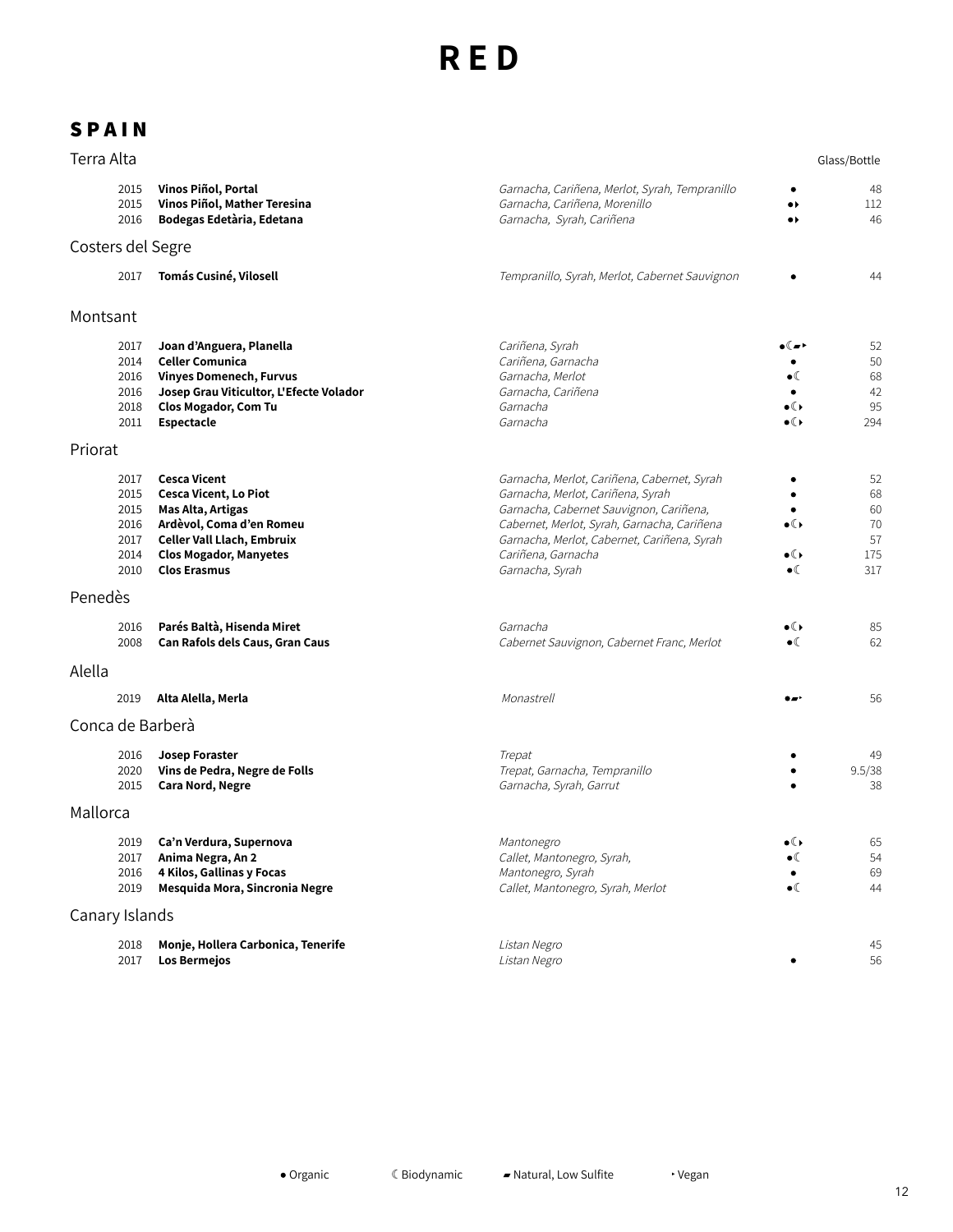| Empordà          |                                      |                                                                                                                                                              |                                                          |                                                                 | Glass/Bottle                    |  |
|------------------|--------------------------------------|--------------------------------------------------------------------------------------------------------------------------------------------------------------|----------------------------------------------------------|-----------------------------------------------------------------|---------------------------------|--|
|                  | 2020                                 | La Vinyeta, Bongo                                                                                                                                            | Monastrell                                               | $\bullet$                                                       | 10.5/42                         |  |
| Alicante         |                                      |                                                                                                                                                              |                                                          |                                                                 |                                 |  |
|                  | 2019                                 | Primitivo Quiles, Cono 4                                                                                                                                     | Monastrell                                               |                                                                 | 8.5/34                          |  |
| El Terrerazo     |                                      |                                                                                                                                                              |                                                          |                                                                 |                                 |  |
|                  | 2015                                 | Bodegas Mustiguillo, Mestizaje                                                                                                                               | Bobal, Garnacha, Syrah                                   | $\bullet\star$                                                  | 44                              |  |
| Valencia         |                                      |                                                                                                                                                              |                                                          |                                                                 |                                 |  |
|                  | 2017                                 | Rafael Cambra, Dos                                                                                                                                           | Monastrell, Cabernet Sauvignon, Cabernet Franc,          |                                                                 | 46                              |  |
| Jumilla          |                                      |                                                                                                                                                              |                                                          |                                                                 |                                 |  |
|                  | 2019                                 | <b>Bodegas Ponce, Depaula</b>                                                                                                                                | Monastrell                                               | $\bullet$                                                       | 30                              |  |
| Yecla            |                                      |                                                                                                                                                              |                                                          |                                                                 |                                 |  |
|                  | 2013                                 | Elo                                                                                                                                                          | Monastrell                                               |                                                                 | 84                              |  |
| Sierra de Gredos |                                      |                                                                                                                                                              |                                                          |                                                                 |                                 |  |
|                  | 2019<br>2018<br>2015<br>2019<br>2016 | Bernabeleva, Camino de Navaherreros<br>Bernabeleva, Navaherreros<br>Bernabeleva, Viña Bonita<br>Comando G, La Bruja de Rozas<br>Pegaso, Zeta, Cebreros       | Garnacha<br>Garnacha<br>Garnacha<br>Garnacha<br>Garnacha | $\bullet$<br>$\bullet$<br>$\bullet$<br>$\bullet$ (<br>$\bullet$ | 12.5/50<br>48<br>92<br>58<br>50 |  |
| La Mancha        |                                      |                                                                                                                                                              |                                                          |                                                                 |                                 |  |
|                  | 2017                                 | Bodegas Verduguez, Volver                                                                                                                                    | Tempranillo                                              | $\bullet\blacktriangleright$                                    | 44                              |  |
| VdT Castilla     |                                      |                                                                                                                                                              |                                                          |                                                                 |                                 |  |
|                  | 2019<br>2018                         | Más Que Vino, Los Conejos Malditos<br>Bodegas Tavera, Lechuza                                                                                                | Tempranillo<br>Garnacha                                  |                                                                 | 9/36<br>28                      |  |
|                  | Manchuela                            |                                                                                                                                                              |                                                          |                                                                 |                                 |  |
|                  | 2018<br>2018<br>2016                 | <b>Bodegas Ponce, Clos Lojen</b><br><b>Bodegas Ponce, La Casilla</b><br>Bodegas Ponce, Buena Pinta                                                           | <b>Bobal</b><br><b>Bobal</b><br>Moravia Agria, Garnacha  | $\bullet$ ( )<br>$\bullet$ ( )<br>$\bullet$ ( )                 | 36<br>52<br>48                  |  |
| Andalusia        |                                      |                                                                                                                                                              |                                                          |                                                                 |                                 |  |
|                  | 2014<br>2018<br>2018<br>2018         | Laderas de Sedella, Anfora, Sierras de Málaga<br>Marenas Viñedo & Bodega, Cerro Encinas, Montilla<br>Bodegas Cauzón, Cauzon, Granada<br>Vara y Pulgar, Cadíz | Garnacha<br>Monastrell<br>Tempranillo<br>Tintilla        | - '<br>$\bullet$                                                | 48<br>39<br>46<br>13/52         |  |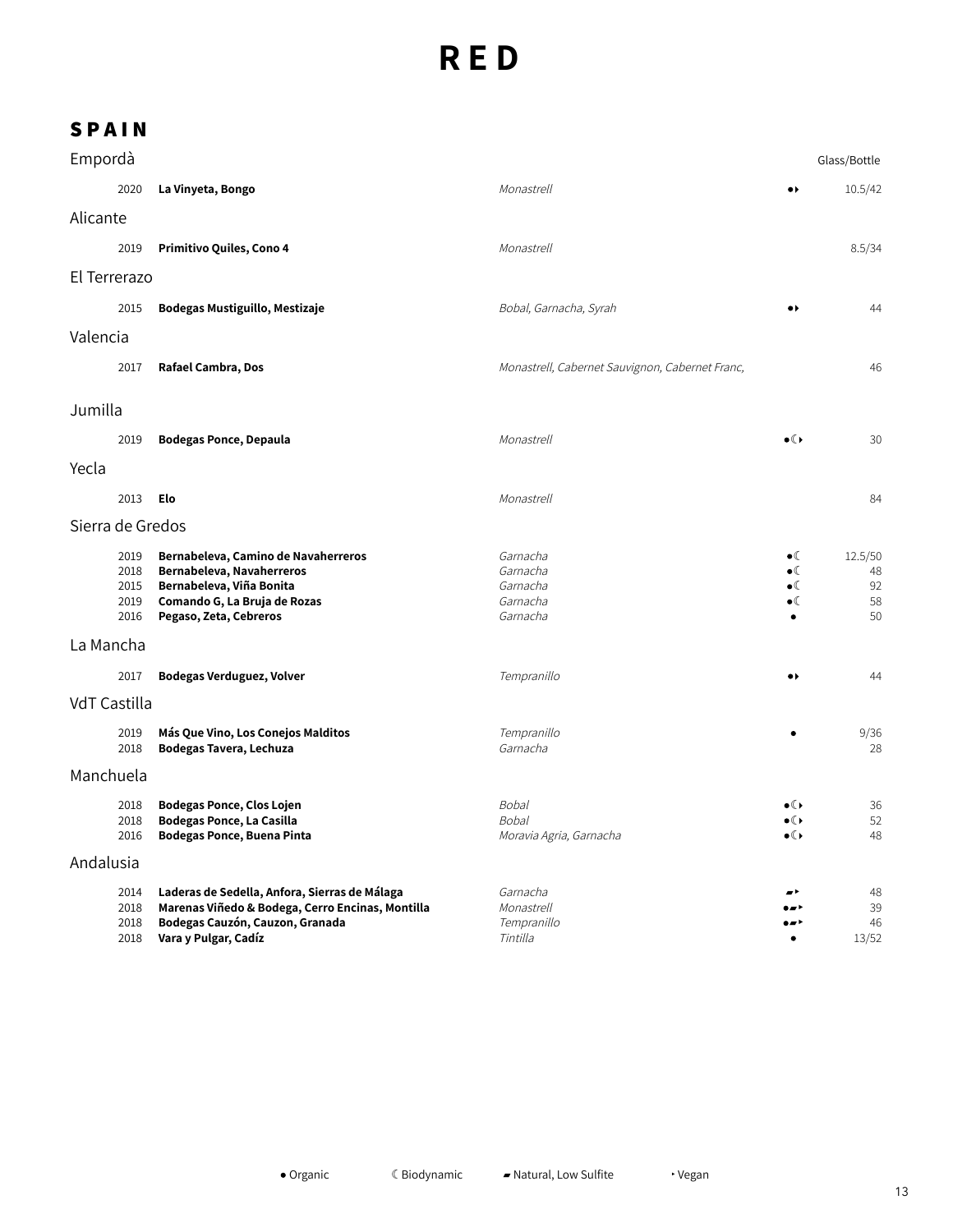## **P O R T U G A L**

| Douro    |              |                                                                                         |                                                                                                     |                              | Glass/Bottle |
|----------|--------------|-----------------------------------------------------------------------------------------|-----------------------------------------------------------------------------------------------------|------------------------------|--------------|
|          | 2017<br>2018 | Quinta do Vale Meão, Meandro<br>Luis Seabra Vinhos, Xisto Ilimitado                     | Touriga Franca, Touriga Nacional, Tinta Roriz<br>Touriga Franca, Tinta Amarela, Tinta Roriz, Rufete |                              | 65<br>52     |
| Dão      |              |                                                                                         |                                                                                                     |                              |              |
|          | 2015<br>2015 | <b>Fontes Cunha, Mondeco</b><br>Quinta de Saes, Reserva Estagio Prolongado              | Touriga Nac., Tinta Roriz, Alfrocheiro, Jaen, Baga<br>Touriga Nacional, Alfrocheiro, 'Others'       | $\bullet\blacktriangleright$ | 7/28<br>68   |
| Bairrada |              |                                                                                         |                                                                                                     |                              |              |
|          | 1995         | Caves São João, Poço de Lobo Tinto                                                      | Cabernet Sauvignon                                                                                  |                              | 90           |
| Alentejo |              |                                                                                         |                                                                                                     |                              |              |
|          | 2019<br>2015 | Fita Preta, Vai Nua<br>Piteira, Tinto de Talha                                          | Touriga Nacional<br>Moreto                                                                          |                              | 53<br>48     |
| Lagoa    |              |                                                                                         |                                                                                                     |                              |              |
|          | 2018         | Morgado do Quintao, Clarete                                                             | Tinta Negra Mole                                                                                    | $\bullet$                    | 68           |
| Pico     |              |                                                                                         |                                                                                                     |                              |              |
|          | 2016<br>2018 | Azores Wine Company, Isabella a Proibida<br><b>Azores Wine Company, Vulcanico Tinto</b> | Isabella<br>Tempranillo, Agronòmica, Castelão, Touriga                                              |                              | 79<br>69     |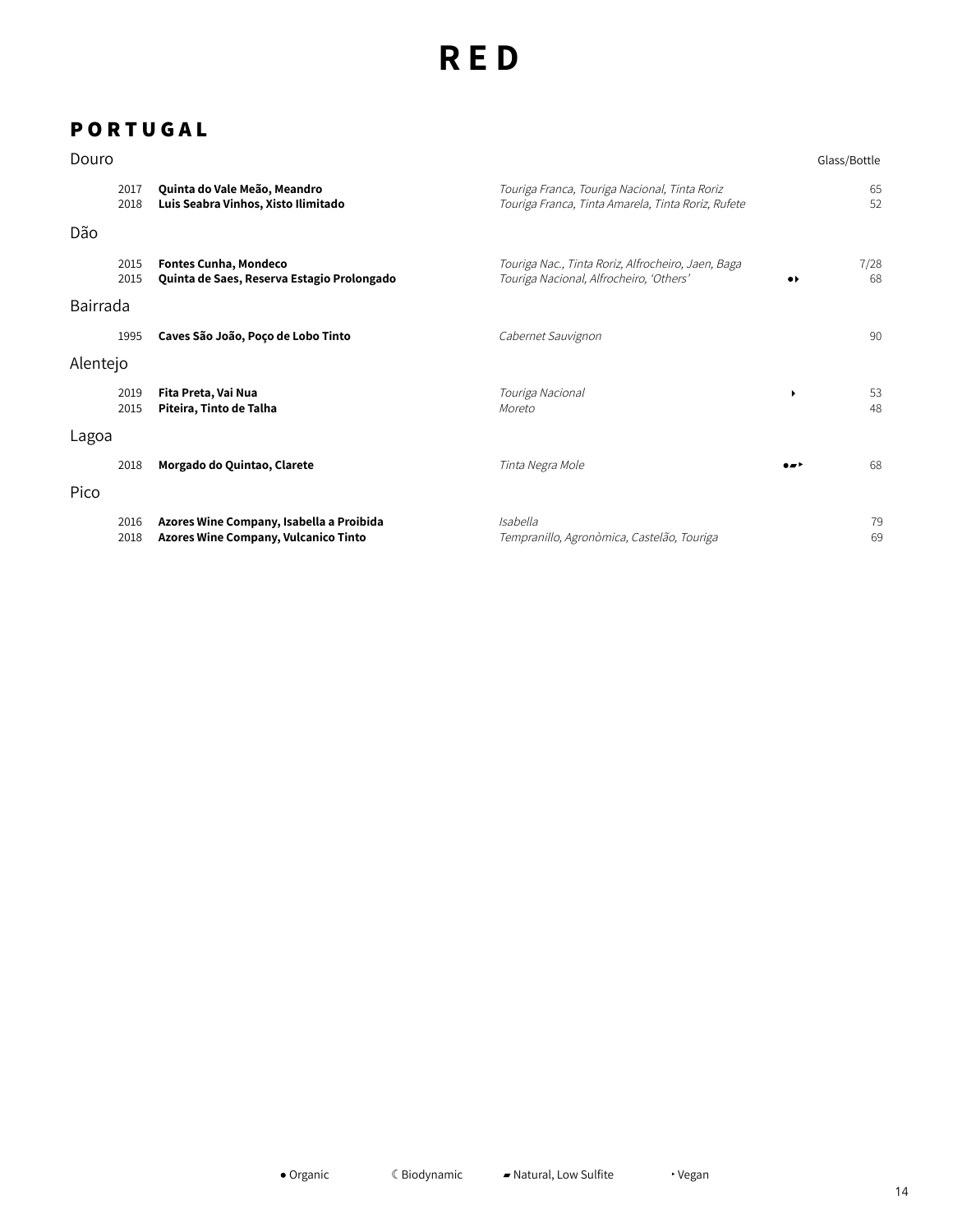# **A R G E N T I N A**

| Patagonia                                                                    |                                                                                                                                                                                                                                                                                                                                                           |                                                                                                                                                                                                                                                                                        |                                                                        | Glass/Bottle                                                 |
|------------------------------------------------------------------------------|-----------------------------------------------------------------------------------------------------------------------------------------------------------------------------------------------------------------------------------------------------------------------------------------------------------------------------------------------------------|----------------------------------------------------------------------------------------------------------------------------------------------------------------------------------------------------------------------------------------------------------------------------------------|------------------------------------------------------------------------|--------------------------------------------------------------|
| 2016<br>2017<br>2019                                                         | Jelu<br>Familia Schroeder, Saurus Patagonia Select, Neuquen<br>Bodegas Chacra, Barda                                                                                                                                                                                                                                                                      | Pinot Noir<br>Pinot Noir<br>Pinot Noir                                                                                                                                                                                                                                                 | $\bullet$ (<br>$\bullet\blacktriangleright$<br>$\bullet$ ( $\bullet$ ) | 32<br>54<br>68                                               |
| Luján de Cuyo                                                                |                                                                                                                                                                                                                                                                                                                                                           |                                                                                                                                                                                                                                                                                        |                                                                        |                                                              |
| 2018<br>2012<br>2020<br>2018<br>2018<br>2017<br>2016<br>2018<br>2018         | Mendel<br>Achaval Ferrer, Finca Bella Vista, Perdriel<br><b>Earth First, Sustainable</b><br><b>Earth First, Organically Grown Crianza</b><br>Alpamanta, Natal, Ugarteche<br><b>Tres Wines, El Perseguidor</b><br>Quieto, Blend of Terroirs<br>Quieto, Gran Corte, Agrelo<br>Quieto, Enlace, Reserva, Agrelo                                               | Malbec<br>Malbec<br>Malbec<br>Malbec<br>Malbec<br>Bonarda, Malbec<br>Malbec, Cabernet Franc<br>Cabernet Franc, Malbec, Syrah<br>Cabernet Franc, Malbec, Syrah                                                                                                                          | $\bullet\blacktriangleright$                                           | 56<br>174<br>8.5/34<br>42<br>37<br>38<br>32<br>12.5/50<br>64 |
| Valle de Uco                                                                 |                                                                                                                                                                                                                                                                                                                                                           |                                                                                                                                                                                                                                                                                        |                                                                        |                                                              |
| 2018<br>2017<br>2018<br>2019<br>2018<br>2016<br>2016<br>2017<br>2017<br>2017 | Domaine Nico, Grand Mère<br>Zorzal, Gran Terroir, Gualtallary<br>Michelini i Mufatto, GY, Gualtallary<br>Del Mono, Tinto, Tupungato<br>Gen de Alma, Ji Ji Ji, Gualtallary<br>Gen de Alma, Gene, Gualtallary<br>Montesco, Parral, Tupungato<br><b>Familia Mayol, Cuatro Primos</b><br>Achaval Ferrer, Quimera<br>La Posta del Viñatero, Tinto, La Consulta | Pinot Noir<br>Malbec<br>Malbec, Cabernet Franc<br>Malbec, Syrah<br>Malbec, Pinot Noir<br>Malbec, Cabernet, Cabernet Franc, Merlot<br>Malbec, Cabernet Sauvignon, Bonarda<br>Malbec, Syrah, Bonarda, Petit Verdot<br>Malbec, Cabernet, Merlot, Cabernet Franc<br>Malbec, Bonarda, Syrah | ∙∝∍<br>$\bullet$                                                       | 70<br>45<br>64<br>35<br>34<br>40<br>47<br>50<br>90<br>32     |
| San Juan                                                                     |                                                                                                                                                                                                                                                                                                                                                           |                                                                                                                                                                                                                                                                                        |                                                                        |                                                              |
| 2018                                                                         | Cara Sur, Tinto                                                                                                                                                                                                                                                                                                                                           | Bonarda, Barbera                                                                                                                                                                                                                                                                       |                                                                        | 48                                                           |
| Lavalle                                                                      |                                                                                                                                                                                                                                                                                                                                                           |                                                                                                                                                                                                                                                                                        |                                                                        |                                                              |
| 2018                                                                         | Capítulo 7, Belinda                                                                                                                                                                                                                                                                                                                                       | Bonarda, Pedro Ximénez                                                                                                                                                                                                                                                                 |                                                                        | 9.5/34                                                       |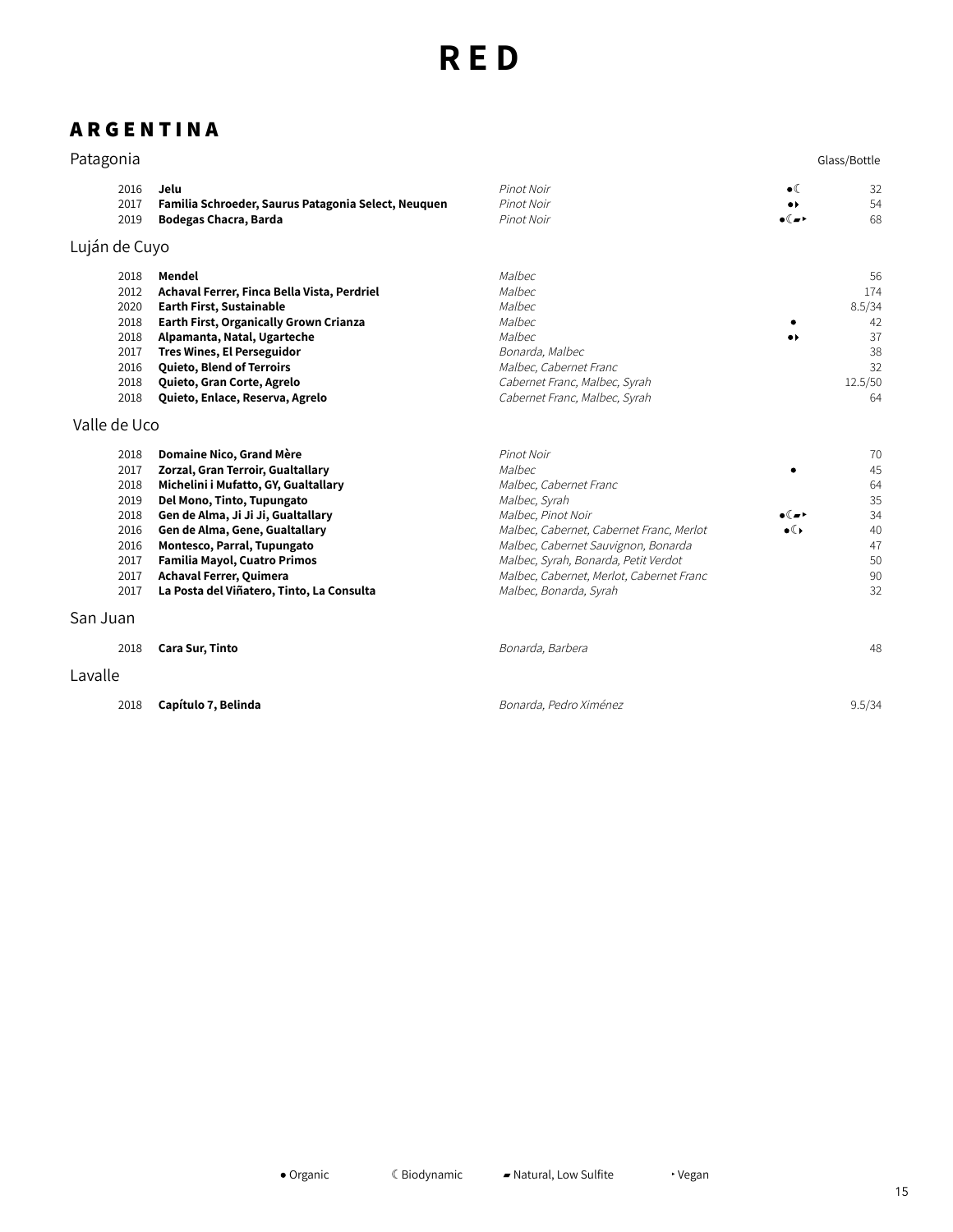## **C H I L E**

| Elqui Valley                         |                                                                                               |                                                                                                    |                                           | Glass/Bottle                    |
|--------------------------------------|-----------------------------------------------------------------------------------------------|----------------------------------------------------------------------------------------------------|-------------------------------------------|---------------------------------|
| 2015                                 | Viñedos de Alcohuaz, GRUS                                                                     | Syrah, Garnacha, Petit Syrah, Petit Verdot                                                         | $\bullet$                                 | 67                              |
| Maipo Valley                         |                                                                                               |                                                                                                    |                                           |                                 |
| 2018<br>2017                         | Peñalolen<br>Antiyal, Kuyen                                                                   | Cabernet Sauvignon<br>Syrah, Cabernet Sauvignon, Carménère                                         | $\bullet$ ( )                             | 13/52<br>65                     |
| Colchagua                            |                                                                                               |                                                                                                    |                                           |                                 |
| 2017<br>2017<br>2013<br>2017<br>2016 | Terranoble, Gran Reserva<br>Polkura<br>Polkura<br>Villalobos, Lobo<br>Bodegas Emiliana, Coyam | Cabernet Sauvignon<br>Syrah<br>Malbec<br>Carménère<br>Syrah, Carménère, Merlot, Cabernet Sauvignon | ٠<br>$\bullet\blacktriangleright$<br>( "∗ | 42<br>12.5/50<br>55<br>73<br>68 |
| Central Valley                       |                                                                                               |                                                                                                    |                                           |                                 |
| 2014                                 | <b>Echeverria, Limited Edition</b>                                                            | Cabernet Sauvignon                                                                                 | $\bullet\,\flat$                          | 52                              |
| Casablanca Valley                    |                                                                                               |                                                                                                    |                                           |                                 |
| 2019<br>2019<br>2016                 | Casas del Bosque, Gran Reserva<br>Prisma<br><b>Villard, Expression Reserve</b>                | Pinot Noir<br>Pinot Noir<br>Pinot Noir                                                             | $\blacktriangleright$                     | 14/56<br>35<br>48               |
| Leyda Valley                         |                                                                                               |                                                                                                    |                                           |                                 |
| 2016                                 | Amayna                                                                                        | Pinot Noir                                                                                         |                                           | 66                              |
| Itata Valley                         |                                                                                               |                                                                                                    |                                           |                                 |
| 2015<br>2015                         | Viñateros Bravos, Volcánico<br>P. Parra y Familia, Pencopolitano                              | País<br>Malbec, Syrah, Cinsault, Cariñena, País                                                    | ۱ ∞ ) ه                                   | 42<br>52                        |

## **U R U G U A Y**

# Maldonado

| 2016         | Alto de la Ballena, Clásico                     | Merlot, Cabernet Franc, Tannat | 9.5/38 |
|--------------|-------------------------------------------------|--------------------------------|--------|
| 2015         | Alto de la Ballena, Reserva                     | Tannat, Viognier               | 52     |
| Cerro Chapeu |                                                 |                                |        |
| 2016         | <b>Bodegas Carrau, Ysern 'Blend of Regions'</b> | Tannat                         | 45     |
| 2016         | Bodegas Cerro Chapeu, Batovi T1                 | Tannat                         | 64     |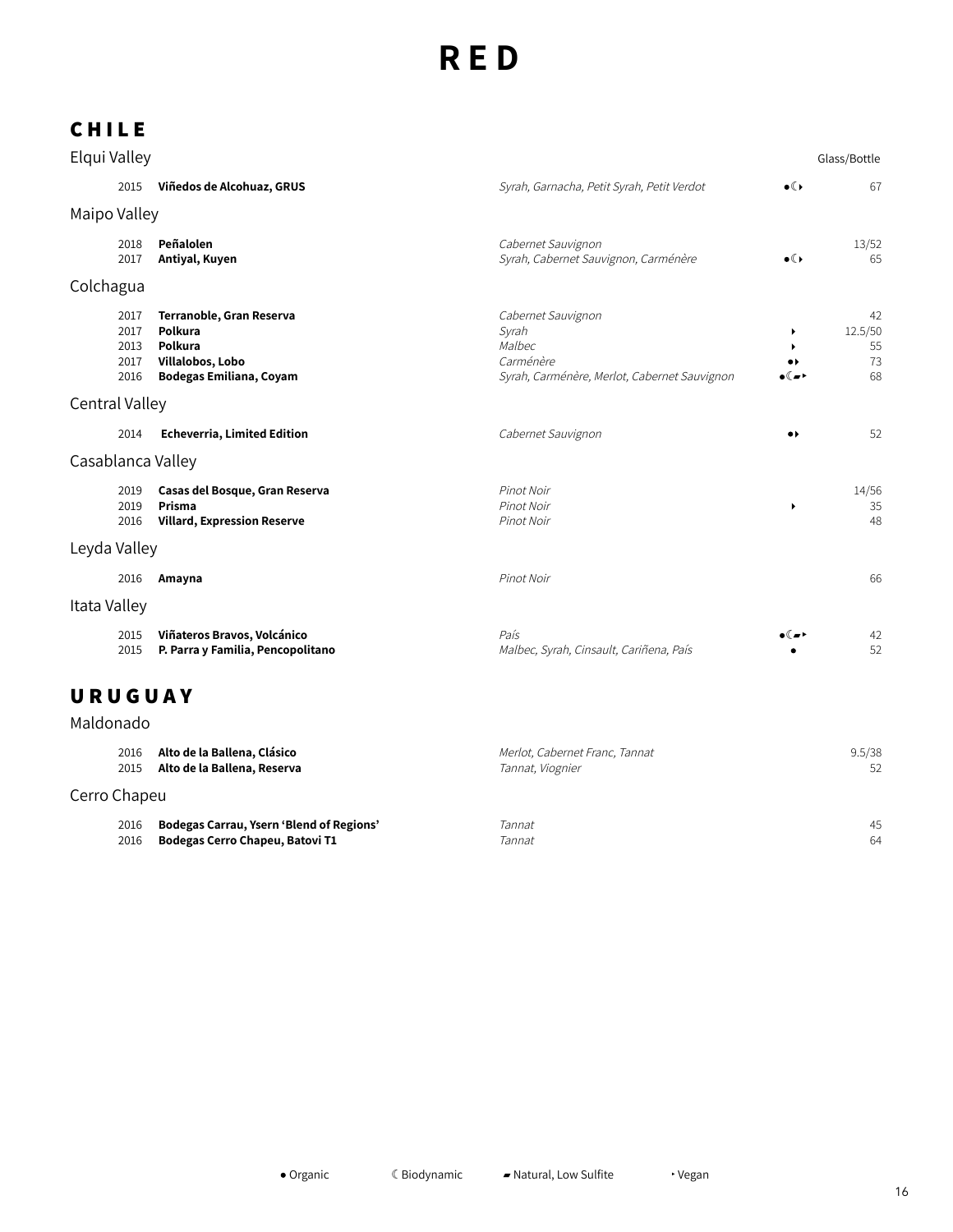## **W A S H I N G T O N**

| <b>Red Mountain</b>  |                      |                                                                                                                   |                                                          |                                             | Glass/Bottle    |
|----------------------|----------------------|-------------------------------------------------------------------------------------------------------------------|----------------------------------------------------------|---------------------------------------------|-----------------|
|                      | 2017                 | <b>Hedges Family Estate</b>                                                                                       | Cabernet Sauvignon                                       | $\bullet$ ( )                               | 80              |
| OREGON               |                      |                                                                                                                   |                                                          |                                             |                 |
| Willamette Valley    |                      |                                                                                                                   |                                                          |                                             |                 |
|                      | 2017<br>2017<br>2015 | J. Christopher, Basalte<br>Belle Pente, Belle Pente, Yamhill-Carlton<br>Bergström, Gregory Ranch, Yamhill-Carlton | Pinot Noir<br>Pinot Noir<br>Pinot Noir                   | $\bullet$ ( )<br>$\bullet$ ( )<br>$\bullet$ | 65<br>82<br>135 |
|                      |                      | <b>CALIFORNIA</b>                                                                                                 |                                                          |                                             |                 |
|                      | <b>NV</b>            | Sean Thackrey, Pleiades XXIII                                                                                     | Sangiovese, Viognier, Pinot Noir, Zinfandel              |                                             | 72              |
| North Coast          |                      |                                                                                                                   |                                                          |                                             |                 |
|                      | 2015                 | <b>Wind Gap, Soif</b>                                                                                             | Valdiguie, Negroamaro, Syrah, Dolcetto                   |                                             | 68              |
|                      |                      | Mendocino County                                                                                                  |                                                          |                                             |                 |
|                      | 2015                 | Copain, Les Voisins, Yorkville Highlands                                                                          | Syrah                                                    | $\bullet$ ( )                               | 88              |
| Napa Valley          |                      |                                                                                                                   |                                                          |                                             |                 |
|                      | 2017<br>2019         | <b>Domaine Carneros, Los Carneros</b><br><b>Robert Sinskey Vineyards, POV</b>                                     | Pinot Noir<br>Merlot, Cabernet Sauvignon, Cabernet Franc | $\bullet\ast$<br>$\bullet$ (                | 78<br>95        |
| Napa Valley          |                      |                                                                                                                   |                                                          |                                             |                 |
|                      | 2015                 | Robert Sinskey Vineyards, POV                                                                                     | Merlot, Cabernet Sauvignon, Cabernet Franc               | $\bullet$                                   | 95              |
| El Dorado            |                      |                                                                                                                   |                                                          |                                             |                 |
|                      | 2017                 | Edmunds St. John, Bone-Jolly, El Dorado County                                                                    | Gamay                                                    |                                             | 52              |
| <b>Central Coast</b> |                      |                                                                                                                   |                                                          |                                             |                 |
|                      | 2019<br>2018         | <b>Folk Machine</b><br>Qupé                                                                                       | Pinot Noir<br>Syrah                                      | ▶<br>$\bullet$                              | 45<br>42        |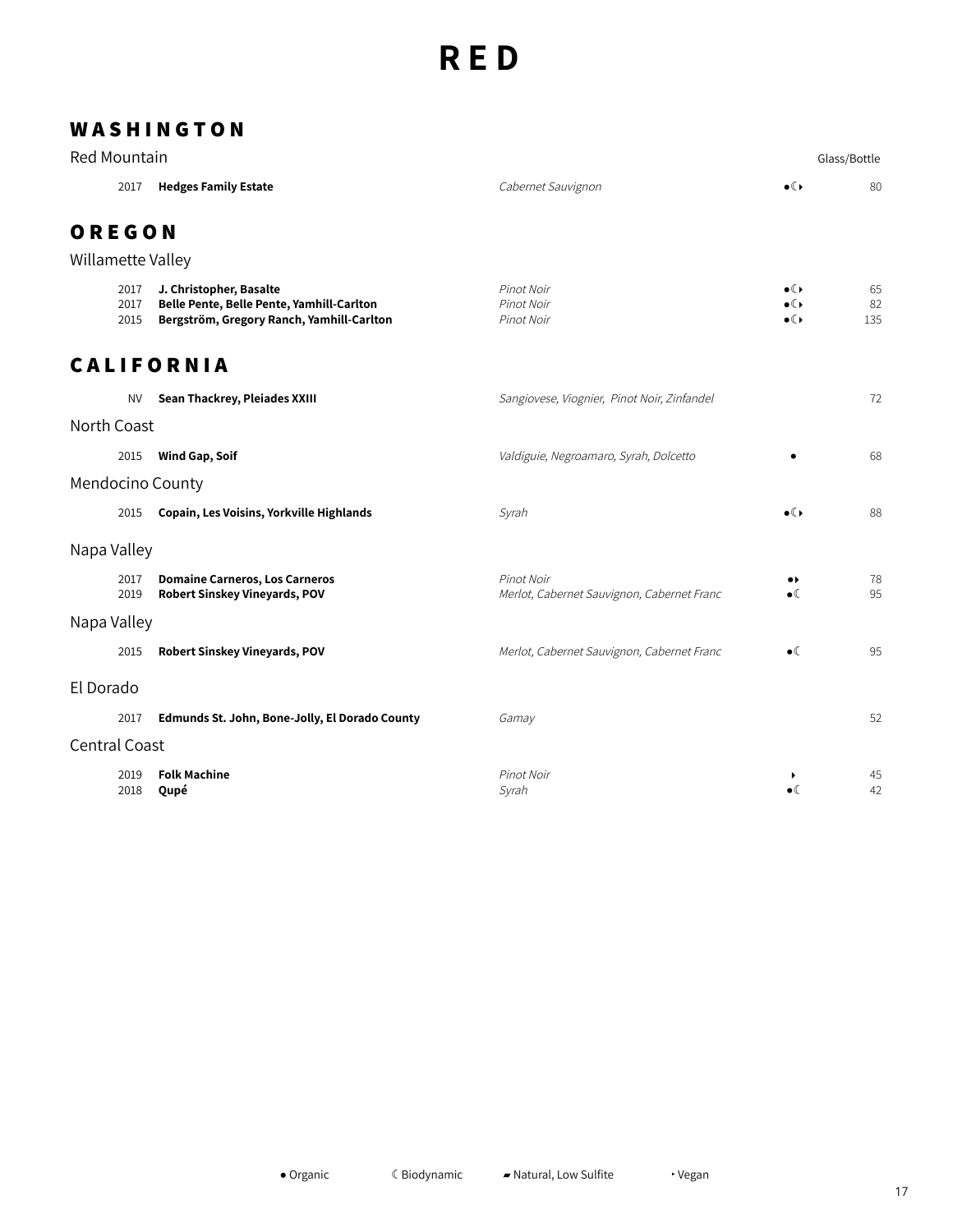### **F R A N C E**

|              |                                                      | Languedoc-Roussillon                                                                                                                                                                                                                                                                                          |                                                                                                                                                                                   |                                                                       | Glass/Bottle                                  |
|--------------|------------------------------------------------------|---------------------------------------------------------------------------------------------------------------------------------------------------------------------------------------------------------------------------------------------------------------------------------------------------------------|-----------------------------------------------------------------------------------------------------------------------------------------------------------------------------------|-----------------------------------------------------------------------|-----------------------------------------------|
|              | 2015                                                 | Domaine Réveille, Franc Tireur                                                                                                                                                                                                                                                                                | Carignan                                                                                                                                                                          | ۱⊿) ه                                                                 | 48                                            |
|              |                                                      | Côtes de Provence                                                                                                                                                                                                                                                                                             |                                                                                                                                                                                   |                                                                       |                                               |
|              | 2018                                                 | Clos Cibonne, Cuvée Spéciale Rouge                                                                                                                                                                                                                                                                            | Tibouren, Grenache                                                                                                                                                                |                                                                       | 60                                            |
| Rhone        |                                                      |                                                                                                                                                                                                                                                                                                               |                                                                                                                                                                                   |                                                                       |                                               |
|              | 2017<br>2015<br>2020<br>2019<br>2020<br>2015<br>2012 | Eric Texier, Brézème, Côtes du Rhône<br>Étienne Bécheras, Le Prieuré d'Arras, Saint Joseph<br>Anne Pichon, Sauvage Vieilles Vignes, Côtes du Ventoux<br>Domaine La Manarine, Côtes du Rhône<br>Domaine Vallot, Côtes-du-Rhône<br>Château La Nerthe, Châteauneuf-du-Pape<br>Domaine Gourt de Mautens, Vaucluse | Syrah<br>Syrah<br>Grenache<br>Grenache, Syrah, Mourvèdre<br>Grenache, Syrah, Mourvèdre, Cinsault, Clairette<br>Grenache, Syrah, Mourvèdre<br>Grenache, Carignan, Mourvèdre, Syrah | .,<br>$\bullet\blacktriangleright$<br>$\bullet$ (<br>٠<br>$\bullet$ ( | 56<br>72<br>52<br>37<br>13.5/54<br>134<br>165 |
| Loire Valley |                                                      |                                                                                                                                                                                                                                                                                                               |                                                                                                                                                                                   |                                                                       |                                               |
|              | 2018<br>2018<br>2018<br>2017                         | <b>Clos Roussely, Canaille, Touraine</b><br><b>Bruno Dubois, Saumur-Champigny</b><br>Domaine Bernard Baudry, Les Granges, Chinon<br>Couly-Dutheil, Clos de la Autumnale, Chinon                                                                                                                               | Gamay<br>Cabernet Franc<br>Cabernet Franc<br>Cabernet Franc                                                                                                                       |                                                                       | 55<br>53<br>40<br>59                          |
| Beaujolais   |                                                      |                                                                                                                                                                                                                                                                                                               |                                                                                                                                                                                   |                                                                       |                                               |
|              | 2019<br>2018                                         | Domaine des Terres Dorées, L'Ancien<br>Château Gaillard, Morgon                                                                                                                                                                                                                                               | Gamay<br>Gamay                                                                                                                                                                    |                                                                       | 42<br>52                                      |
| Burgundy     |                                                      |                                                                                                                                                                                                                                                                                                               |                                                                                                                                                                                   |                                                                       |                                               |
|              | 2019<br>2017<br>2016<br>2015<br>2018                 | Jean-Paul Brun, Bourgogne<br>Domaine Gachot-Monot, Côtes de Nuits-Villages<br>Regis Bouvier, Clos du Roy, Marsannay<br>Eric de Suremain, Les Preaux, 1er Cru, Rully<br>Paul Garaudet, Cuvée Paul, Monthelie                                                                                                   | Pinot Noir<br>Pinot Noir<br>Pinot Noir<br>Pinot Noir<br>Pinot Noir                                                                                                                | $\bullet$ ( )                                                         | 48<br>64<br>82<br>69<br>74                    |
| Bordeaux     |                                                      |                                                                                                                                                                                                                                                                                                               |                                                                                                                                                                                   |                                                                       |                                               |
|              | 2016<br>2016                                         | Château Moulin de Tricot, Haut-Médoc<br>Château Le Puy, 'Emilien', Côtes de Bordeaux                                                                                                                                                                                                                          | Cabernet Sauvignon, Merlot<br>Merlot, Cabernet Franc, Cabernet, Malbec                                                                                                            | $\bullet$                                                             | 77<br>115                                     |
| Bandol       |                                                      |                                                                                                                                                                                                                                                                                                               |                                                                                                                                                                                   |                                                                       |                                               |
|              | 2016                                                 | <b>Château Canadel</b>                                                                                                                                                                                                                                                                                        | Mourvèdre, Cinsault, Grenache, Syrah                                                                                                                                              | $\bullet$ (                                                           | 85                                            |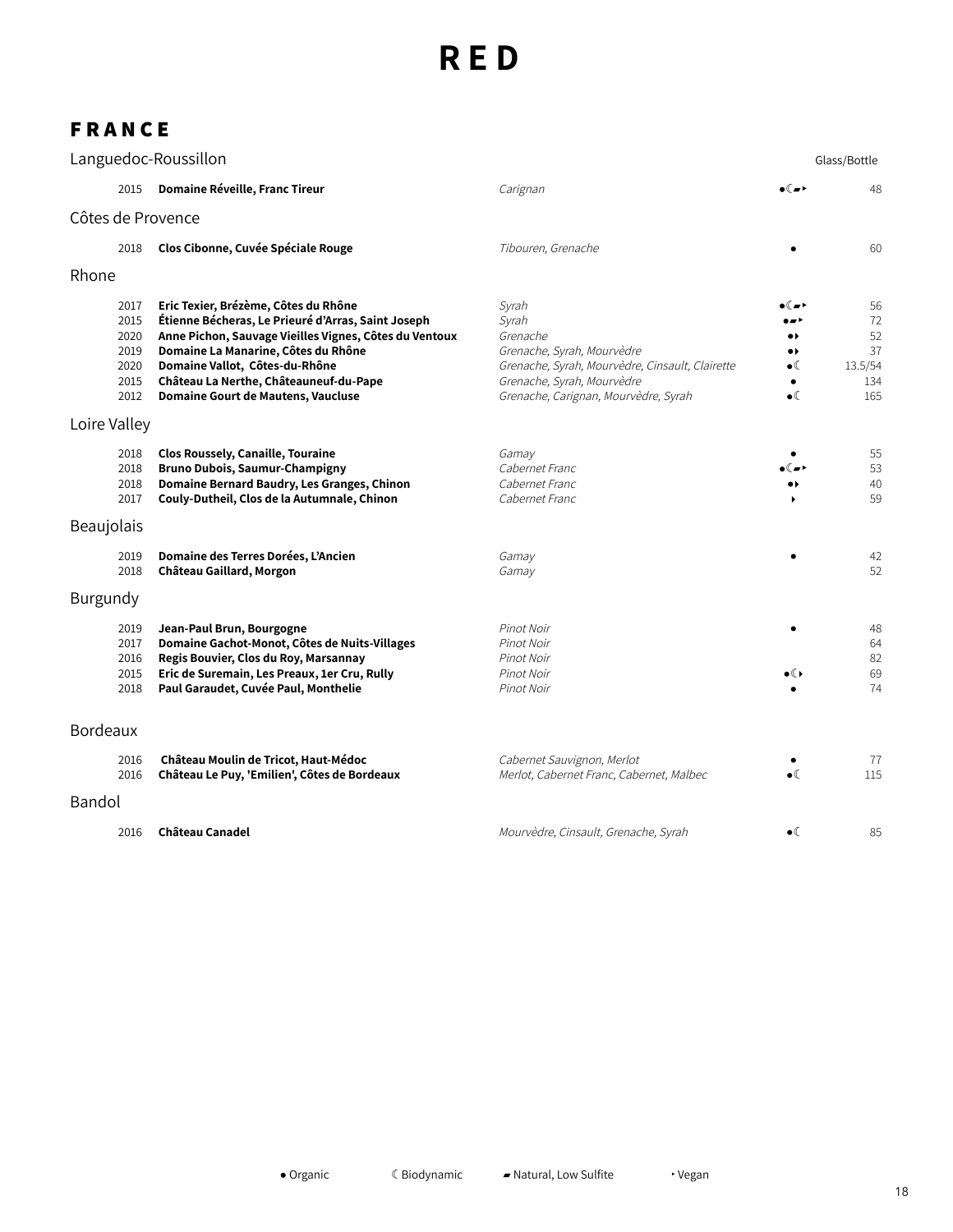# **I T A L Y**

| Alto Adige                                   |                                                                                                                                                                                                                 |                                                                                    |                                                                        | Glass/Bottle                        |
|----------------------------------------------|-----------------------------------------------------------------------------------------------------------------------------------------------------------------------------------------------------------------|------------------------------------------------------------------------------------|------------------------------------------------------------------------|-------------------------------------|
| 2013                                         | Foradori, Rotaliano                                                                                                                                                                                             | Teroldego                                                                          | $\bullet$ ( $\bullet$                                                  | 56                                  |
| Piemonte                                     |                                                                                                                                                                                                                 |                                                                                    |                                                                        |                                     |
| 2017<br>2020<br>2017<br>2015<br>2015<br>2015 | <b>Cantine Valpane, Rosso Pietro</b><br>De Forville, Langhe<br>Silvio Giamello, Vincenziana, Barbaresco<br>Damilano, Lecinquevigne, Barolo<br>Guido Porro, Vigna Lazzairasco, Barolo<br>Fratelli Brovia, Barolo | Barbera del Monferrato<br>Nebbiolo<br>Nebbiolo<br>Nebbiolo<br>Nebbiolo<br>Nebbiolo | ٠<br>c<br>$\bullet$                                                    | 38<br>54<br>92<br>110<br>102<br>125 |
| Toscana                                      |                                                                                                                                                                                                                 |                                                                                    |                                                                        |                                     |
| 2013<br>2013                                 | Dante di Fiorenzo, Brunello di Montalcino<br>Sesti, Brunello di Montalcino                                                                                                                                      | Sangiovese<br>Sangiovese                                                           | ٠                                                                      | 90<br>205                           |
| Umbria                                       |                                                                                                                                                                                                                 |                                                                                    |                                                                        |                                     |
| 2011                                         | Paolo Bea, Rosso de Véo                                                                                                                                                                                         | Sagrantino di Montefalco                                                           |                                                                        | 89                                  |
| Sicilia                                      |                                                                                                                                                                                                                 |                                                                                    |                                                                        |                                     |
| 2019<br>2011<br>2017<br>2014                 | Terre Nere, Etna Rosso<br>Passopisciaro<br>Iniceri, Eremita<br><b>COS, Pithos Rosso</b>                                                                                                                         | Nerello Mascalese<br>Nerello Mascalese<br>Nero d'Avola<br>Nero d'Avola, Frappato   | $\bullet$<br>$\bullet$ ( $\cdot$<br>$\bullet$<br>$\bullet$ ( $\bullet$ | 44<br>85<br>37<br>82                |